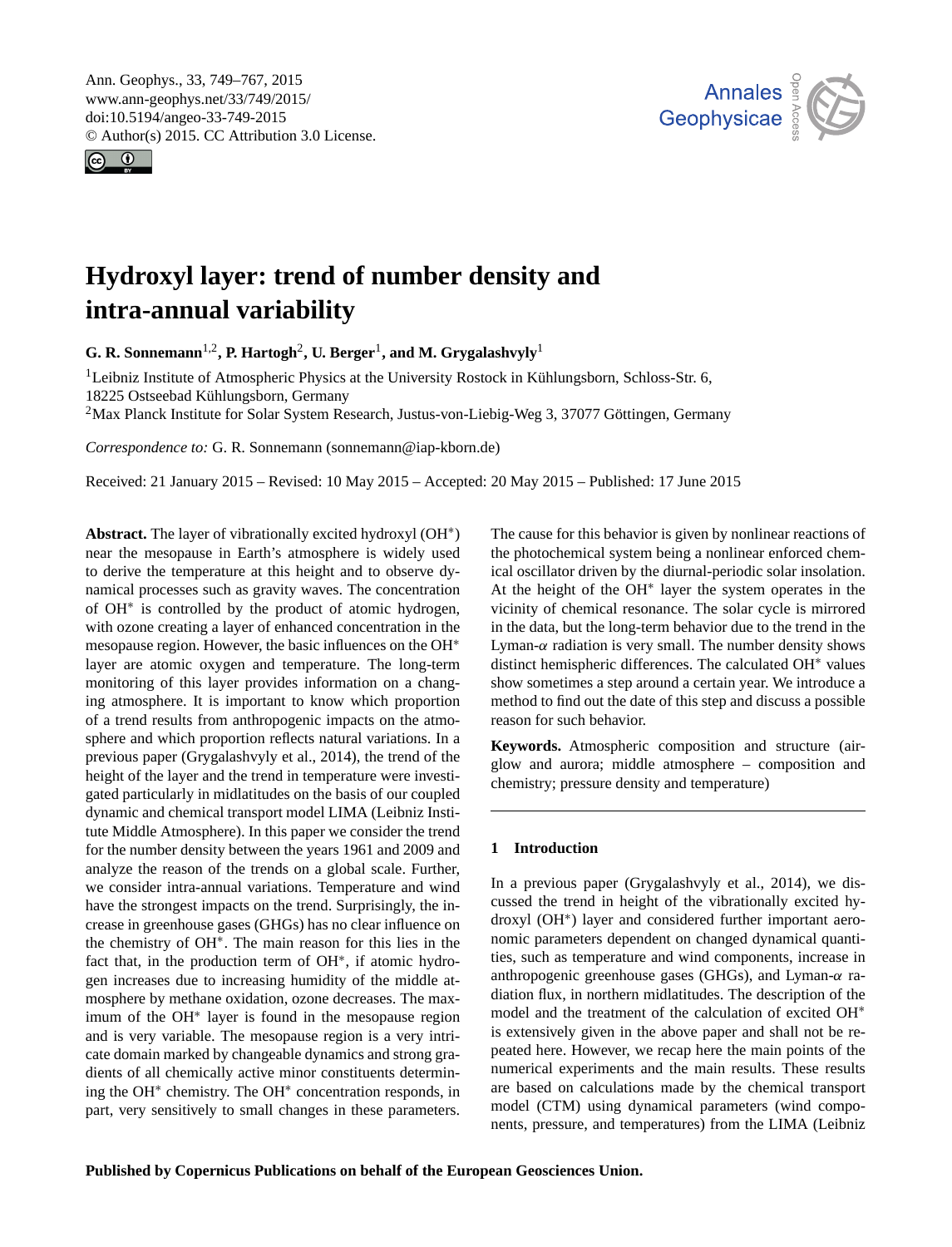Institute Middle Atmosphere) model (e.g., chemistry and dynamics in Sonnemann et al., 1994, 1998, 2005, 2006a, 2006b, 2007, 2008; Grygalashvyly and Sonnemann, 2006; dynamics only in Berger, 2008; Lübken et al., 2009, 2013). The dynamical part of the model LIMA employs for all model runs the real increase in  $CO<sub>2</sub>$  and ozone concentration (Lübken et al., 2013). The most important difference to the precursor model COMMA-IAP (COlogne Model of the Middle Atmosphere of the Institute of Atmospheric Physics) is that LIMA assimilates ECMWF (European Centre for Medium-Range Weather Forecasts) data (Uppala et al., 2005) for temperature and horizontal wind components below 35 km, dating back to 1961. These data contain information about waves propagating into the mesosphere and lower thermosphere (MLT) region. In the horizontal plane LIMA uses so-called triangle or simplex coordinates marked by distances between the grid points of about 110 km.

In order to separate the influence of the growing concentration of GHGs, the varying solar radiation and the impact of the changeable dynamics, we carried out three computer experiments as also described in Grygalashvyly et al. (2014). The trend analysis covers a range from the years 1961 to 2009.

Firstly, a so-called reference run (A), termed the "realistic case" using all "realistic input data" calculated by LIMA, was executed. "Realistic input data" from LIMA are based on observations of GHGs ( $CO<sub>2</sub>$  and  $O<sub>3</sub>$  in particular), Lyman- $\alpha$ flux, and ECMWF data assimilated in the dynamical part of the model (see also Berger 2008; Lübken et al., 2013). In the chemical part, the growth of GHGs ( $CH<sub>4</sub>, CO<sub>2</sub>, N<sub>2</sub>O$ ) at the lower border and Lyman- $\alpha$  flux are parameterized by data of measurements (see Grygalashvyly et al., 2014).

In a second run (B), the Lyman- $\alpha$  radiation flux in the CTM was fixed on a value corresponding to an absolute solar minimum year with a flux of  $3.42 \times 10^{11}$  photons cm<sup>-2</sup> s<sup>-1</sup>. The other influences again varied in realistic terms.

Finally, in a third run (C), the GHGs in the CTM were held constant on the 1961 level, but the CTM used LIMA dynamics variable from year to year and the Lyman- $\alpha$  radiation varied in realistic terms. Note that the dynamics and temperature in all numerical experiments are identical.

Although the whole system is internally nonlinearly linked (Sonnemann and Fichtelmann, 1997; Feigin et al., 1998), the difference between the realistic case and the cases in which one impact on the trend is held constant should mirror, to first order, the separate influence of the respective impact. Thus, the direct photochemical effect (DPE) of Lyman- $\alpha$  (only due to photodissociation and successive chemical reactions, without taking into account the effect of modulation of the dynamics and temperature, and consecutive impact on chemical species) on minor chemical constituents in the MLT region is calculated as the difference of run A − run B. The direct chemical effect (DCE) of growth of GHGs (defined analogously to the direct photochemical effect) is the difference of run A − run C. In order to consider the effect of dynamics and temperature, we remove from the realistic run (A) the DPE of Lyman- $\alpha$  and DCE of GHGs (run A – (run A – run B) – (run A – run C) = run B + run C – run A).

The main finding concerning the OH<sup>∗</sup> layer was that the chief reason for a decreasing trend in height of the OH<sup>∗</sup> layer results from the shrinking of the middle atmosphere (SMA effect) due to cooling by  $CO<sub>2</sub>$  and declining stratospheric ozone. The DCE due to increase in GHGs slightly compensate for the decreasing trend caused by cooling. Evidently, according to the expression (10) from Grygalashvyly et al. (2014) the height of peak of the OH<sup>∗</sup> layer is inversely proportional to atomic oxygen number density. The most chemically important GHG is methane, which increases the humidity of the middle atmosphere. Consequently it reduces odd oxygen (and particularly atomic oxygen) in the mesopause region. Hence, DCE of GHGs moves the OH<sup>∗</sup> layer upward. Analogously,  $N_2O$ , transformed into odd nitrogen, reduces odd oxygen. However,  $CO<sub>2</sub>$  cools the upper atmosphere, but it only has, in contrast to the changing humidity, a marginal DCE on the OH chemistry. The long-term trend in the Lyman- $\alpha$  radiation flux has only a minor decreasing impact; however, this is not true if considering the impact of the 11-year solar cycle, which is clearly imprinted in the data. There is a very faint bias in the Lyman- $\alpha$  trend as a result of a limited analyzed period of 49 years, which comprises four solar cycles plus 3 years. The period starts in 1961, 3 years before the solar minimum in 1964, and it ends in 2009, close to the most previous minimum.

We have to distinguish between the trend in geometric coordinates and the trend in pressure coordinates. The trend at levels of constant pressure is small and sometimes opposite to the trend in geometrical coordinates. The cause for this behavior results from the SMA effect. The behavior also depends strongly on latitude and season. In spite of the huge amount of calculated data, some presented in Grygalashvyly et al. (2014), a large number of questions related to the OH<sup>∗</sup> layer still remain open.

Whereas the long-term trend of the OH<sup>∗</sup> -layer altitude in the middle atmosphere is mainly determined by the SMA effect, the trend in the number density is, at a first glance, more influenced by the rising GHGs – in particular by the trend in methane  $(CH<sub>4</sub>)$ . Methane is oxidized to water vapor, as it is the source of chemically very active hydrogen radicals formed after photolysis of water vapor or by its oxidation by  $O(^1D)$ . In this paper, we are especially interested in the change in the concentration of the OH<sup>∗</sup> layer on a global scale.

The trend in a chemical constituent can be influenced by both the production and the loss term. Equations (1) to (3) in Grygalashvyly et al. (2014) contain a large number of individual expressions involved in the formation of the OH<sup>∗</sup> layer. However, most of them are of only minor importance. The OH<sup>∗</sup> density (determining the nightglow brightness) was investigated among many others by von Zahn et al. (1987), Offermann and Gerndt (1990), Taylor et al. (1991,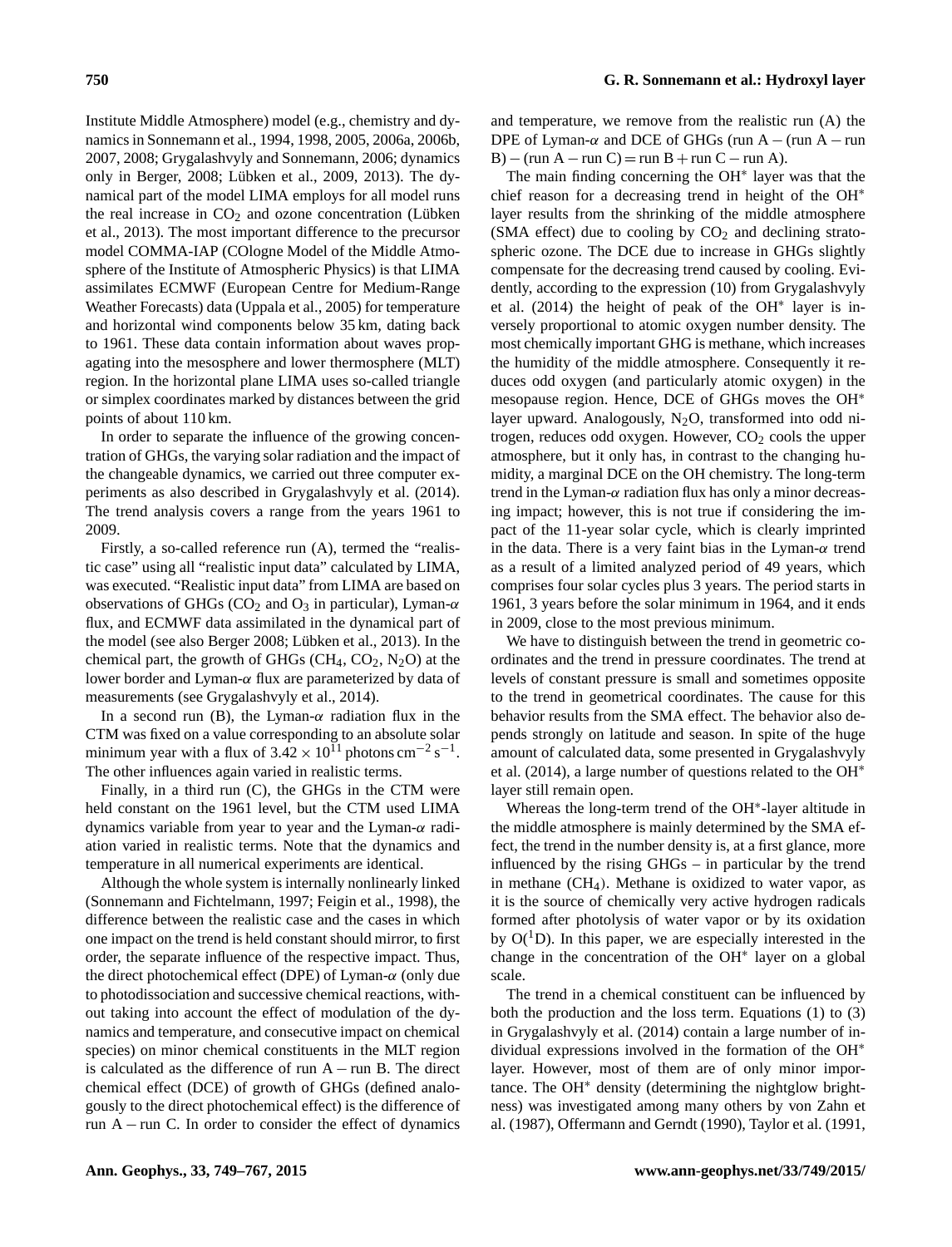### **G. R. Sonnemann et al.: Hydroxyl layer 751**

1995a, 1995b, 1997), Yee et al. (1997), She and Lowe (1998), Scheer and Reisin (2000, 2010), Bittner et al. (2000, 2002), Yamada et al. (2001), Liu and Shepherd (2006), Reisin and Scheer (2004, 2009), Espy et al. (2007), Mulligan et al. (2009), Xu et al. (2010, 2012), and von Savigny et al. (2012, 2015). In an earlier paper, Yee et al. (1997) stated that the quantitative comparison between theoretical and experimental brightness is rather poor. The situation is not much better 17 years later. It was supposed that tides and short-timescale gravity waves could be responsible for this finding. However, as we will discuss later, the OH<sup>\*</sup> chemistry in the height of the OH<sup>∗</sup> layer is rather intricate.

The paper is structured as follows. In Sect. 2 some chemical aspects linked with the OH<sup>∗</sup> layer are discussed. Then in Sect. 3 we present trends based on results of our model calculations. Section 4 deals with correlations between some parameters influencing the OH<sup>∗</sup> layer and considers intraannual periods derived from the calculated data. In Sect. 5 we discuss the results. Finally, in Sect. 6 we present conclusions that can be drawn from results and summarize the most important findings.

# **2 Some theoretical aspects of the chemistry in the MLT region**

The mesopause region is a very intricate domain. It is the border between the domain where solar-induced variations dominate (above) and the domain where mainly meteorological influences determine the variability (below). The zonal wind has a considerable impact on the upper mesospheric chemistry (Sonnemann, 2001; Sonnemann and Grygalashvyly, 2003; Hartogh et al., 2011). This impact is called the photochemical Doppler effect and it is marked by the fact that the zonal wind changes the period of solar insolation (by up to few hours) to which an air parcel, moving with or against the Earth's rotation, is subjected. Particularly during sunset – when the system switches from the daytime state, dominated by dissociating solar insolation, into the nighttime state without photodissociation – the zonal wind considerably influences the nighttime ozone level. A zonal wind blowing with the rotation of the Earth shortens the time of sunset to which an air parcel is subjected and increases the nighttime ozone level. The effect is strongest there where the duration of sunset ranges on the order of the chemical system time (and that is roughly between 70 and 80 km), influencing such a phenomenon as the tertiary ozone maximum in high-latitude winter (Hartogh et al., 2011).

OH<sup>\*</sup> and OH possess marked diurnal and annual variations resulting from the interplay of the chemically active constituents and the variation in its source gases, water vapor, and ozone. However, the variations in temperature, eddy diffusion, pressure, and gravity wave activity are also rather important. The photolysis of water vapor is the main net production term of hydrogen radicals and to a lesser degree also the oxidation of molecular hydrogen and water vapor by  $O(^1D)$  produced by the photodissociation of ozone. In the mesopause region the vertical flux of atomic hydrogen and atomic oxygen plays an important role in the chemistry. The main production terms determining the current concentration of OH are the reaction of atomic hydrogen with ozone and to a lesser degree the reaction of  $HO<sub>2</sub>$  with atomic oxygen. The chief loss of OH takes place by the reaction with atomic oxygen. The main reactions, also determining the odd-oxygendestroying catalytic cycle, are as follows:

$$
H + O3 \rightarrow OH + O2
$$
  
OH + O \rightarrow H + O<sub>2</sub>  
net : O + O<sub>3</sub> \rightarrow 2O<sub>2</sub>. (R1)

From these reactions, the OH concentration approximately follows to

$$
[OH] = l_1[H][O_3]/l_2[O],
$$
\n(1)

where  $l_1$  represents the reaction rates for the respective reactions according to Sander et al. (2006). All further reaction rates are taken from this review. Eq. (1) makes it clear that the OH concentration depends on the concentration of the other important chemically active constituents, which are H,  $O$ , and  $O<sub>3</sub>$ . The individual characteristic chemical time of OH is very short (on the order of seconds or even below that), so that the OH concentration is almost in a floating equilibrium immediately following the changing concentration of the involved constituents.

The first reaction of the catalytic cycle is actually not completely correct, because then OH is formed in vibrationally excited states OH<sup>\*</sup> with  $v = 1 - 9$ . However, the main loss of the excitation takes place by quenching through collisions with air particles (most effective with  $O_2$ ), resulting finally in deactivated OH. Disregarding the stepwise deactivation of OH<sup>∗</sup> as described in Grygalashvyly et al. (2014), the equilibrium concentration of excited OH<sup>∗</sup> can be coarsely calculated using

$$
[OH^*] = l_1[H][O_3]/\gamma[M],\tag{2}
$$

where  $\gamma$  represents an effective quenching rate and [M] the air density. An additional effective quenching takes place via atomic oxygen.

We discuss only nighttime conditions here. During the night the ozone density,  $[O_3]$ , can be approximately replaced by  $[O_3] = k_1[O][O_2][M]/l_1[H]$  with the reaction rate  $k_1 = 6 \times 10^{-34} (300/T)^{2.4}$  cm<sup>-6</sup>s<sup>-1</sup>. Then Eq. (2) becomes  $[OH^*] = (k_1/\gamma)[O][O_2]$  depending on [O], [O<sub>2</sub>], and T. The characteristic time of ozone during the night amounts to  $\tau_{\text{O3}} = 1/l_1[H]$ . At the height of the OH<sup>\*</sup> maximum the H density amounts to about  $10^8 \text{ cm}^{-3}$  or often even larger, and the reaction rate is  $l_1 = 1.4 \times 10^{-10} \exp(-460/T)$  $\text{cm}^3 \text{s}^{-1}$ . For  $T = 180 \text{ K}$  the characteristic time then becomes  $\tau_{\rm O3}($ night) = 1288 s  $\approx$  21 min. Under these conditions ozone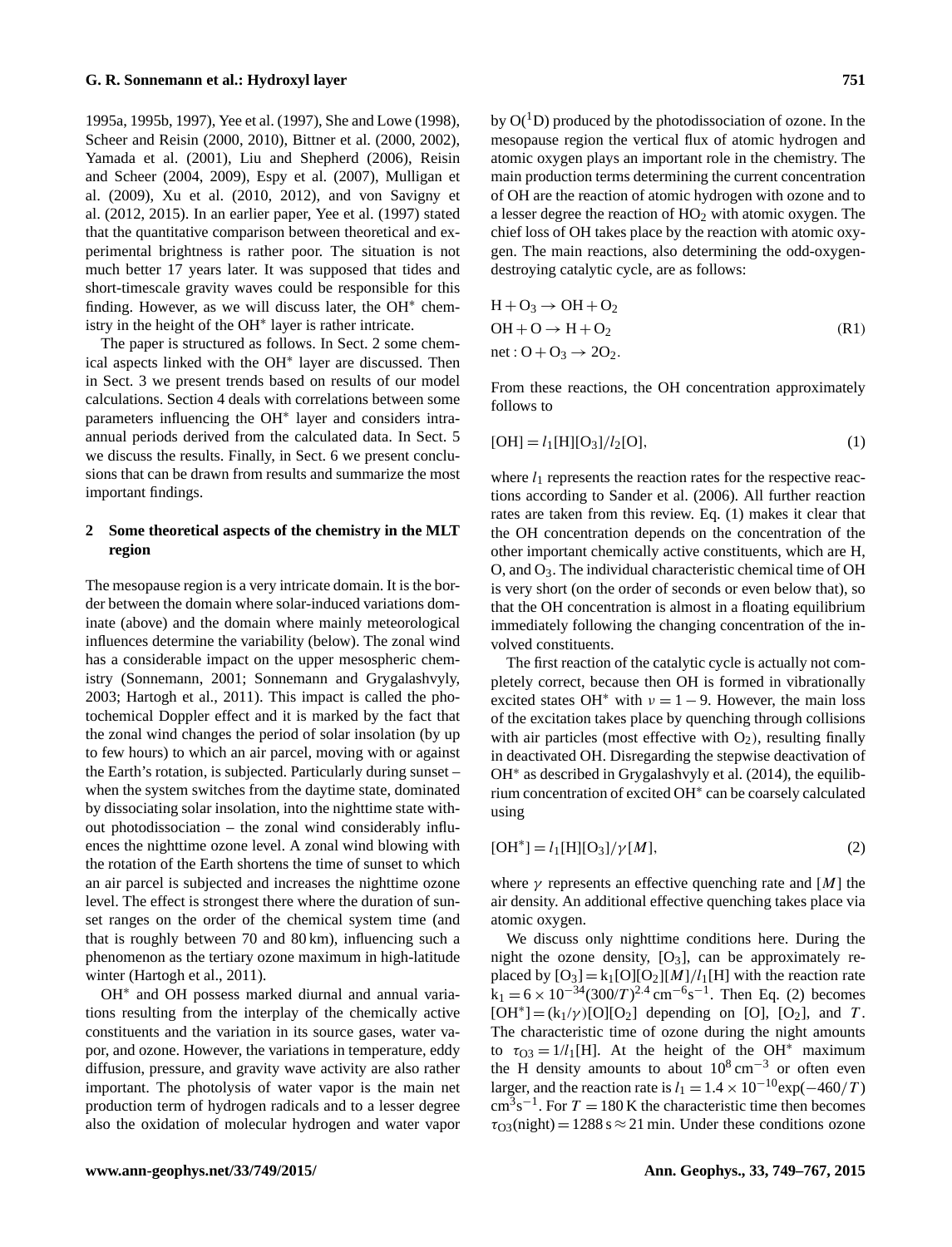

**Figure 1.** Long-term variations (dashed lines) and corresponding linear trends (solid lines) in the seasonally averaged nighttime mean concentration of the OH<sup>\*</sup><sub>v=6</sub> peak at low **(a)**, middle **(b)**, and high **(c)** northern latitudes for winter (blue lines), spring (green lines), and summer (red lines).

is in a quasi-floating equilibrium, followed by small lag in the changing minor constituents O and H.

A first conclusion can be drawn if comparing Eq. (1) with (2), namely that the maximum of the OH layer is located below that of OH<sup>∗</sup> . The proof is simple. The production terms are the same for both species but O decreases with decreasing height below its maximum at 95–100 km, and the air density increases exponentially with decreasing height. The ratio of OH to OH<sup>∗</sup> is approximately given by

$$
[OH]/[OH^*] = \gamma [M]/l_2[O],
$$
\n(3)

growing monotonically with decreasing height below the O maximum. Above 80 km height or a little higher, OH decreases strongly. This drop is mainly a result of the large loss by atomic oxygen by which concentration strongly increases up to its maximum at approximately 95 to 100 km.

Over daytime the photolysis of chemically relatively inert constituents like water vapor or molecular oxygen results in the formation of chemically active species. Due to strong concentration gradients of these chemically active species, the vertical transport plays a very important role. In doing so, the transport takes place within chemical families. Its characteristic family time is deciding for the vertical transport. Because of the very short characteristic time on the order of 10−<sup>2</sup> s at 87 km, OH<sup>∗</sup> is practically in a floating equilibrium, meaning the concentration follows immediately the product [H][O<sub>3</sub>]. The direct transport of OH<sup>\*</sup> itself can be neglected, but not the transport of the species forming OH<sup>∗</sup> .

## **3 Trends**

We use, as introduced in Grygalashvyly et al. (2014), the average between 00:00 and 03:00 LT as the OH<sup>∗</sup> nighttime value. All figures show averages from this time interval. It is evident that tides, as well as planetary waves (PWs) and gravity waves (GWs), also influence the chemistry. This particular time period of three nighttime hours can be influenced in a systematic manner by tides, so that a comparison with results from other latitude or seasons must consider this aspect. Identification of trends due to long-term changes in tides, PWs, and GWs is beyond the scope of this paper. In order to reduce the strong scatter, the data are still averaged over the season. Long-term monitoring of the OH<sup>∗</sup> layer was carried out, among others, by Lowe (2002), Reisin and Scheer (2002), Espy and Stegman (2002), Bittner et al. (2002), Beig et al. (2003), Offermann et al. (2003, 2006, 2010), Scheer et al. (2005), Beig (2011), and von Savigny (2015). However, most publications deal with temperature trends derived from long-term OH<sup>∗</sup> measurements.

A trend reflects the change in a parameter over 30 years. Often only long-term monitoring on the order of one decade or so are presented. Espy and Stegman (2002) analyzed OH radiance of a time series from 1991 to 1998 at 59.5◦ N, 18.2◦ E and found a slight positive temperature and radiance trend, which is important in the context of the present paper. It is important to note that the trend is different for winter, equinoxes and summer. Von Savigny (2015) reported about long-term monitoring with SCIAMACHY on the Envisat satellite between 2003 and 2011. Offermann et al. (2010) published information regarding OH temperature at Wuppertal  $(51° N, 7° E)$  in the period 1988–2008 and found a decrease of  $-0.23$  K yr<sup>-1</sup> at 87 km. Beig et al. (2003) collected published trends of a large number of groups in Table 5 of their paper.

Figure 1 exhibits the trend of the mean nighttime concentration of OH $_{v=6}^*$  at the peak averaged over the seasons winter (December, January, and February), spring (March, April, and May), and summer (June, July, and August) for high (68.75° N), middle (51.25° N), and low (1.25° N) northern latitudes. We show, as commonly applied, the vibrational number  $v = 6$  in the trend figures.

At equatorial latitudes (1.25◦ N, Fig. 1a) a negative trend of the OH<sup>∗</sup> -peak number density occurs for all seasons, with largest values in the spring  $(-14.6 \pm 1.2 \text{ cm}^{-3} \text{ yr}^{-1})$ . The total reductions of the number density over 49 years (1961–2009) are  $-409.9 \pm 50.3$ ,  $-716.4 \pm 58.2$ , and  $-443.4 \pm 43.8 \text{ cm}^{-3}$  for winter, spring, and summer, respectively. The figure shows a large year-to-year variability in all seasons. For instance, the maximum year-to-year variability (the difference between two consecutive years) amounts to 430 cm−<sup>3</sup> for winter (1982/1983), 256 cm−<sup>3</sup> for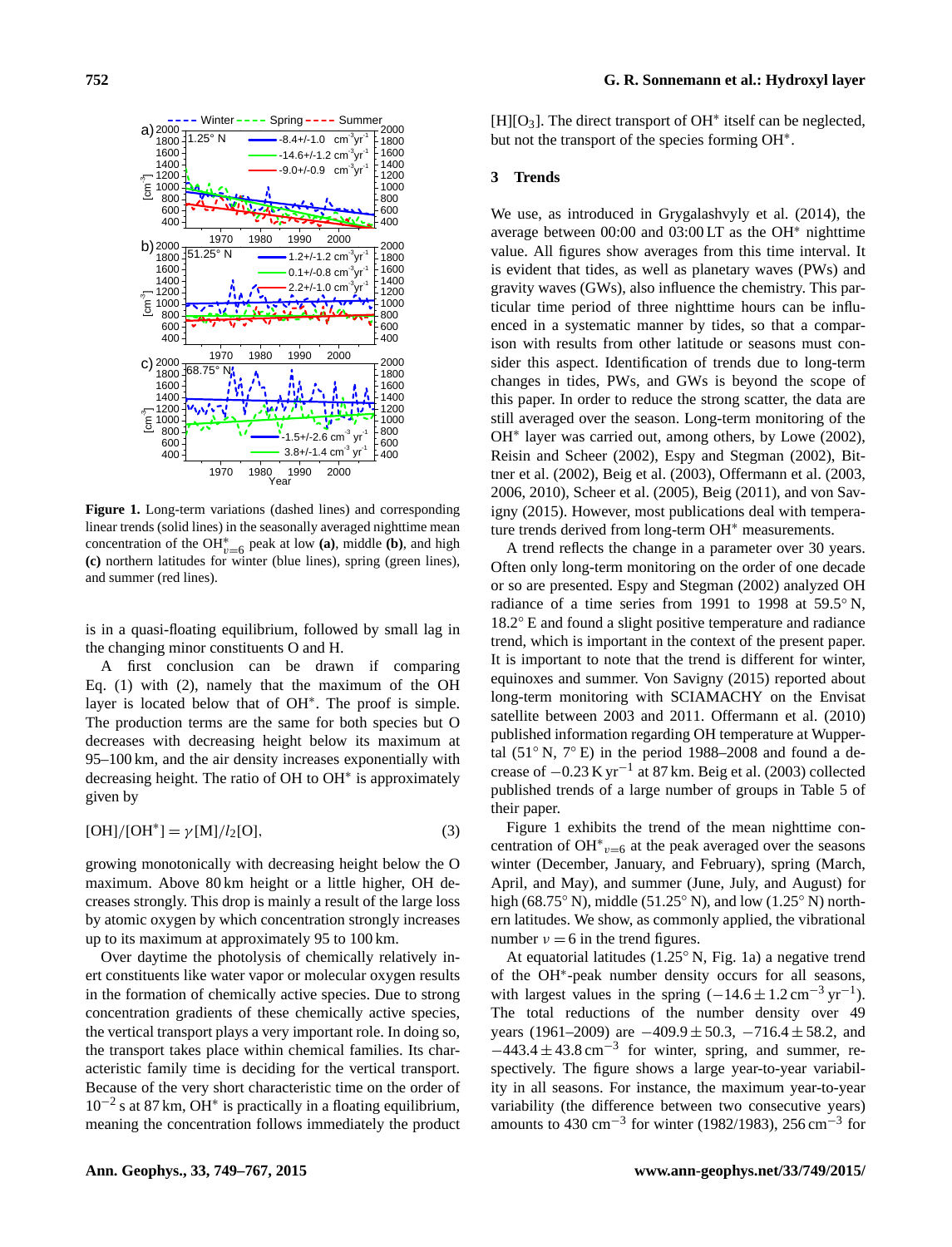

**Figure 2.** Long-term variations (dashed lines) and corresponding linear trends (solid lines) in the seasonally averaged nighttime mean concentration of the OH<sup>\*</sup><sub>v=6</sub> peak due to the variability in dynamics and temperature in low **(a)**, middle **(b)**, and high **(c)** northern latitudes for winter (blue lines), spring (green lines), and summer (red lines).

spring (1961/1962), and 344 cm<sup>-3</sup> for summer (1968/1969). The number densities at low latitudes attain maxima of 1085.9 cm−<sup>3</sup> in 1961/1962 for winter, 1339.9 cm−<sup>3</sup> in 1961 for spring, and  $880.5 \text{ cm}^{-3}$  in 1969 for summer. The OH<sup>\*</sup> layer at equatorial latitudes over the period 1961–2009 has higher number densities in winter and lower number densities in summer. It is important to note that the total changes in the OH<sup>∗</sup> -peak number density over the entire period are comparable with the year-to-year variability, and they are larger than the standard deviations (SDs), which are 156.2, 239.2, and  $156.2 \text{ cm}^{-3}$ , for winter, spring, and summer, respectively. The strong decline in the OH<sup>\*</sup> concentration (especially in spring) to values of about 50 % of the initial values is strikingly large. Unfortunately we do not have any direct experimental evidence to support such a decline. For solid confirmation the measurements would have to be non-interrupted at the same latitude during 49 years. Nevertheless, similar negative trends at equatorial latitudes were found by satellite measurements. Von Savigny (2015) presented trends of the vertically integrated emission rates of OH(3-1) band measured by SCIAMACHY at latitudes  $10° S$ to 30◦ N between 2003 and 2011. Although the uncertainty appears substantial, a negative trend is discernible in Fig. 3 of von Savigny (2015) for each 10° latitude band, which is not inconsistent with the results of the model.

At middle latitudes (51.25° N, Fig. 1b) the trend is slightly positive for all seasons, with the largest value in summer  $(2.2 \pm 1.0 \text{ cm}^{-3} \text{ yr}^{-1})$ . The total changes over the entire period are  $57.5 \pm 59.8$ ,  $3.8 \pm 36.6$ , and  $109.0 \pm 46.7$  cm<sup>-3</sup> for winter, spring, and summer, respectively. The maximum of year-to-year variation amounts to 566.7, 200.3, and 309.0 cm−<sup>3</sup> , for winter (1973/1974), spring (1996/1997), and summer (1996/1997), respectively. The mean number densities for winter, spring, and summer seasons over 1961–2009 are 1040.0, 800.2, and  $768.5 \text{ cm}^{-3}$ , respectively, with corresponding SDs of 120.6, 73.1, and 98.7 cm−<sup>3</sup> . Clearly, the number density at the peak of OH $_{v=6}^{\infty}$  in middle latitudes is largest in the winter season. The total change over the entire period is essentially smaller than the year-to-year variability and the SD. Despite the strong variability the trends of the number density (proportional to the airglow intensity) of OH<sup>\*</sup> should not be ignored for applications of airglow measurements in middle latitudes.

At high latitudes (68.75° N) the trend is positive (3.8  $\pm$  1.4 cm<sup>-3</sup> yr<sup>-1</sup>) in spring but negative  $(-1.5 \pm 2.6 \text{ cm}^{-3} \text{ yr}^{-1})$ in winter (Fig. 1c). It is not meaningful to show nighttime averages for high latitudes in summer. There is considerable extra-annual variability on the order of some years. The total changes in the number density in high latitudes over 1961–2009 amount to  $-73.1 \pm 128.9$  cm<sup>-3</sup> in winter and  $188.2 \pm 69.4$  cm<sup>-3</sup> in spring. The mean values for winter and spring seasons amount to  $1347.0 \text{ cm}^{-3}$  (SD of 258.6 cm<sup>-3</sup>) and  $1032.6 \text{ cm}^{-3}$  (SD of  $149.3 \text{ cm}^{-3}$ ), respectively. The maximum of year-to-year variability reaches 713.3 cm−<sup>3</sup> in winter (1998–1999) and 373.3 cm<sup>-3</sup> in spring (1990–1991). Thus, the total changes over the entire period amount to  $\sim$  10 and ∼ 50 % of the maximum of year-to-year variation for winter and spring, respectively. The values of total changes are comparable with SD (28 and 125 % relative to SD in winter and spring, respectively). The winter season values are generally larger than those in spring.

The strongest trend can be seen at equatorial (low northern) latitudes, particularly for spring. The number density has approximately halved during these 49 years. However, the appearance of the trend is more that of a bi-stable behavior, the period after 1982 being in a low regime and before 1975 in a high regime, than a continuous decrease as the regression line seems to indicate. Due to scale and data overlap, this can hardly be seen in Fig. 1a, and only becomes clearly visible in Fig. 16b. At first glance, the strong decrease in low latitudes seems to be surprising as water vapor increased simultaneously due to anthropogenic growing methane oxidation, which is the source of hydrogen radicals. At low latitudes the behavior is rather nonuniform.

Figure 2 depicts long-term variations and corresponding linear trends of OH $_{v=6}^{\ast}$ -peak number density due to the influence of the dynamics and temperature. The trend, corresponding to the variability in the dynamics and temperature, has the same sign for all seasons and latitudes as the total trend. It is valid for the number density of OH<sup>∗</sup> that the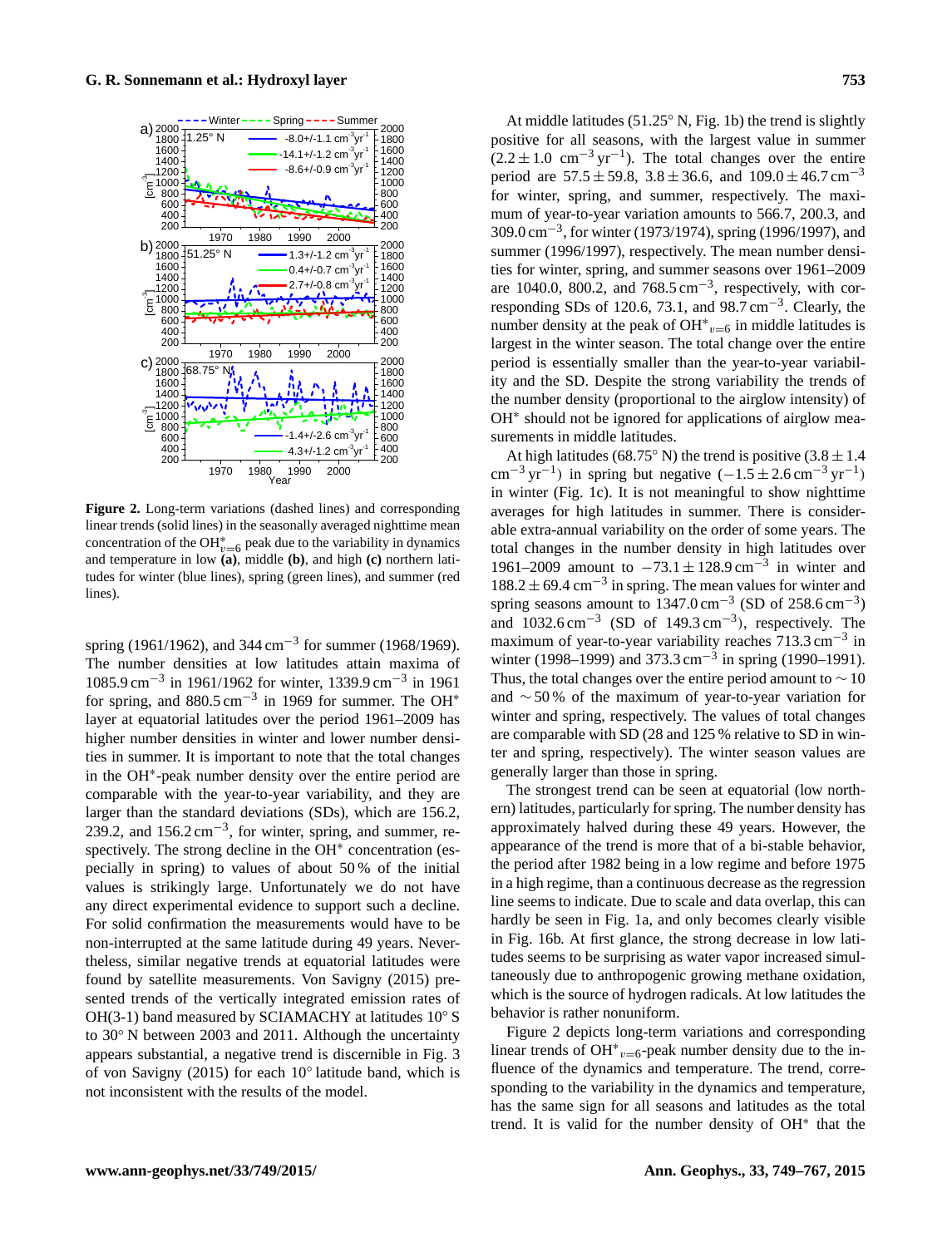

**Figure 3.** Long-term variations (dashed lines) and corresponding linear trends (solid lines) in the seasonally averaged nighttime mean concentration of the OH<sup>\*</sup><sub> $v=6$ </sub> peak due to increase in GHGs in the CTM in low **(a)**, middle **(b)**, and high **(c)** northern latitudes for winter (blue lines), spring (green lines), and summer (red lines).

winter values are larger than those for spring and summer at all latitudes (with an exception at 1.25◦ N before about 1975 where the spring values are comparable with those of the winter). The strongest variability occurs at high latitudes in winter and the largest absolute values of the trend were found at equatorial latitudes. The relative deviations in trends due to dynamics and temperature from total trend  $(RD = 100\% \times (X_{total} - X_{dyn})/X_{total})$  amount to 3.5 to 4.4 % at 1.25◦ N, −8.3 to −23.6 % at 51.25◦ N (excluding here the spring season, when the trend values are very small; consequently the relative deviations can become extremely large but the absolute deviations are not significant), and −12.9 to −4.7 % at 68.75◦ N. The negative sign shows that the absolute values of trends due to dynamics and temperature are larger than those of the total trend. Thus, we can conclude that the total trends of the OH<sup>∗</sup> layer are mainly determined by changes in dynamics and temperature.

In Grygalashvyly et al. (2014) the following equation was derived for the OH<sup>∗</sup> density:

$$
[OH^*] \approx Bp[O]/T^{3.4},\tag{4}
$$

where  $B$  is a constant and  $p$  is the pressure. The number density at the peak of the OH<sup>∗</sup> layer is directly proportional to the atomic oxygen number density, which is ultimately determined by vertical fluxes, and inversely proportional to  $T^{3.4}$ . However, atomic oxygen also depends on temperature reducing the temperature sensitivity.



**Figure 4.** Long-term variations (dashed lines) and corresponding linear trends (solid lines) in the seasonally averaged nighttime mean concentration of the OH<sup>\*</sup><sub>v=6</sub> peak due to Lyman- $\alpha$  flux variability in low **(a)**, middle **(b)**, and high **(c)** northern latitudes for winter (blue lines), spring (green lines), and summer (red lines).

Figure 3 exhibits the separated impact of the increase in GHGs (run A minus run C) on the long-term variations (dashed lines) and linear trends (solid lines) of the OH<sup>\*</sup> $v=6$ number density at low (1.25◦ N, Fig. 3a), middle (51.25◦ N, Fig. 3b), and high (68.75◦ N, Fig. 3c) latitudes for winter (blue lines), spring (green lines), and summer (red lines). The direct chemical effect of GHG growth is negative at all latitudes and for all seasons. The total changes over the entire period are  $-25.5$  to  $-2.5$  cm<sup>-3</sup> depending on season and latitude. These values are negligible compared with the trend due to the dynamics and temperature. This finding is not surprising because, according to Eq. (4), the number density at the OH<sup>∗</sup> peak depends on only one chemical constituent, namely atomic oxygen [O], and additionally on the temperature, but the atomic oxygen long-term changes in the vicinity of the OH<sup>∗</sup> layer are mainly determined by the trend in vertical fluxes and temperature. The direct impact of the growth of GHGs on the OH<sup>∗</sup> layer is minor.

Figure 4 displays the long-term variations and the corresponding linear trends due to the direct photochemical effect of the Lyman- $\alpha$  variability (run A minus run B) at 1.25 $\degree$  N (Fig. 4a),  $51.25°$  N (Fig. 4b), and  $68.75°$  N (Fig. 1c) for winter (blue lines), spring (green lines), and summer (red lines). In the real atmosphere the 11-year solar cycle of the Lyman- $\alpha$ flux impacts the minor chemical constituents via photolysis, dynamics, and temperature. We discuss here the direct effect on the chemistry. The impact by the trend in the Lyman- $\alpha$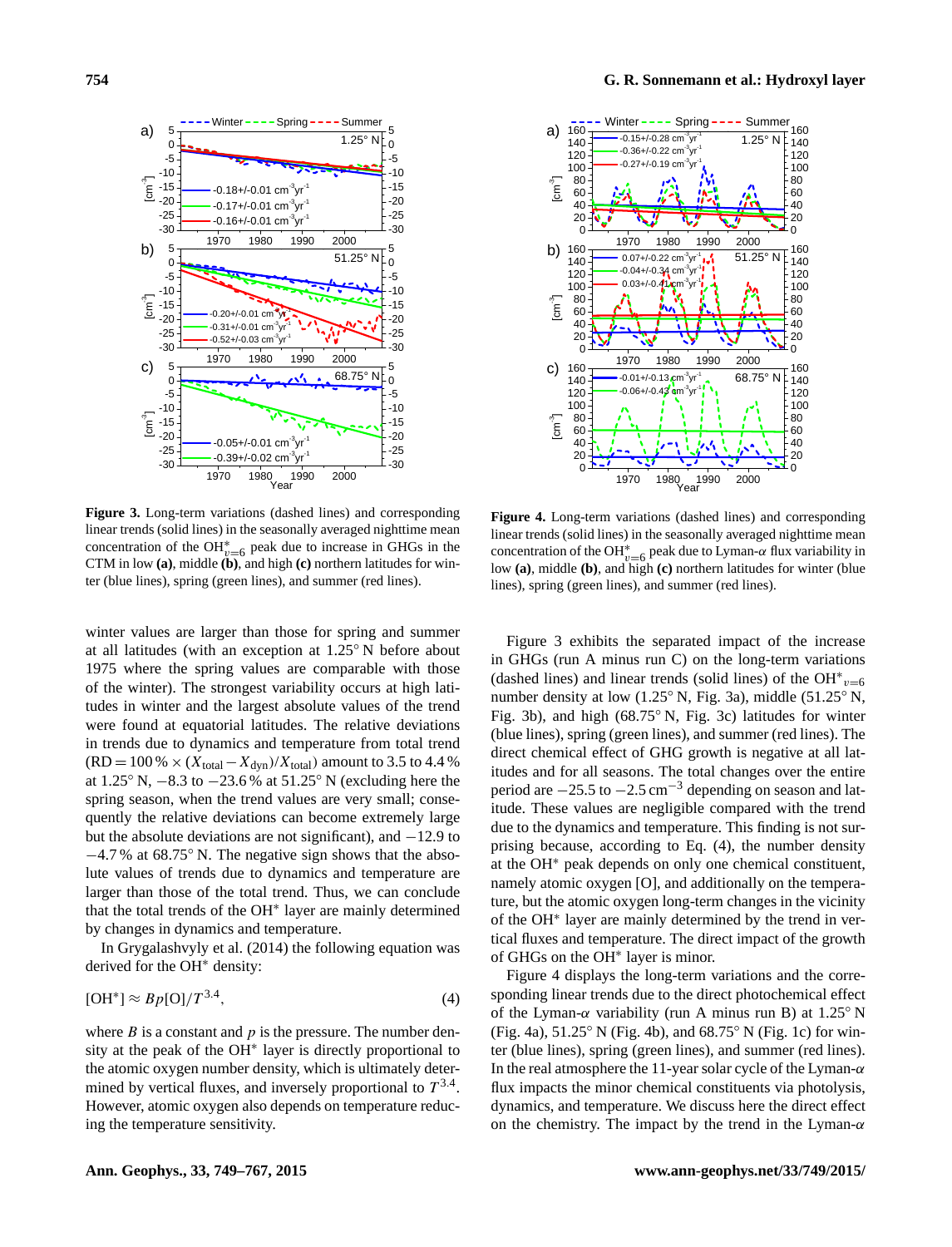

**Figure 5.** Dependence of the concentration of  $OH_{v=6}^{*}$  on the Lyman-α flux in low **(a)**, middle **(b)**, and high **(c)** northern latitudes for winter (blue lines), spring (green lines), and summer (red lines).

flux is essentially smaller than the total effect. The solar cycles are clearly mirrored in the data, but the absolute trend is completely negligible (the total changes over the entire period vary from  $-17.6$  to  $+3.4 \text{ cm}^{-3}$ ) compared with the impact due to the dynamics and chemistry and also with regard to the variability within the 11-year solar cycle (the Lyman- $\alpha$  flux varies by a factor of nearly 2 within a solar cycle, but the trend in Lyman- $\alpha$  amounts only to a few percent over the whole period of 49 years). Von Savigny (2015) reported that no 11-year solar cycle signatures are present in the OH emission altitude time series. Clearly, the dynamical influence overwhelms all other impacts.

The zero line in Fig. 4 corresponds to a Lyman- $\alpha$  radiation flux of  $3.42 \times 10^{11}$  photons cm<sup>-2</sup> s<sup>-1</sup>. The strongest variability in frame of the 11-year solar cycle period was found in mean latitudes in summer and amounts to about  $150 \text{ cm}^{-3}$ (Fig. 4b). In low latitudes (Fig. 4a) the largest minimum– maximum range occurs in winter (up to about  $100 \text{ cm}^{-3}$ ). The weakest response of the OH<sup>∗</sup> layer on the 11-year solar cycle occurs in winter at high latitudes (Fig. 4c) and amounts to a maximum of  $42 \text{ cm}^{-3}$ . In low latitudes (Fig. 4a) the amplitudes (the deviation from the mean) of the OH<sup>∗</sup> number density variation with the Lyman- $\alpha$  11-year solar cycle are on average 38, 34, and 28 cm<sup>-3</sup> for winter, spring, and summer, respectively. In middle latitudes (Fig. 4b) the amplitudes amount to  $29 \text{ cm}^{-3}$  in winter,  $49 \text{ cm}^{-3}$  in spring, and 55 cm−<sup>3</sup> in summer. In high latitudes the winter and spring time amplitudes are 18 and  $60 \text{ cm}^{-3}$ , respectively.

The response of the OH<sup>∗</sup> layer on the 11-year solar cycle is explained by photolysis of water vapor and molecular oxygen by Lyman- $\alpha$  radiation. In fact, in years of solar maxima, we have stronger dissociation of  $O_2$  by the Lyman- $\alpha$  radiation at 80–90 km and, consequently, more atomic oxygen and ozone. In years of solar maximum the dissociation of water vapor is stronger and the production of odd hydrogen and particularly of atomic hydrogen is consequently enhanced. Thus, the number density in the OH<sup>∗</sup> layer (and consequently the intensity of airglow) correlates with the Lyman- $\alpha$  flux.

Figure 5 illustrates these correlations of the peak number density of OH<sup>\*</sup> $v=6$  for low (a), middle (b), and high (c) latitudes in winter (blue colors), spring (green colors), and summer (red colors). Like in the respective previous figures, the high summer latitude has been omitted. In low latitudes (1.25° N, Fig. 5a) the rate of change  $\Delta[\text{OH}^*_{v=6}]/\Delta\text{Ly}$  $\alpha$  [cm<sup>-3</sup>/(10<sup>11</sup> photons cm<sup>-2</sup>s<sup>-1</sup>)] amounts to 35.8 ± 1.8 in winter (the correlation coefficient is  $r = 0.944$ ),  $29.9 \pm 1.5$ in spring ( $r = 0.946$ ), and  $25.3 \pm 1.1$  in summer ( $r = 0.955$ ). At middle latitudes (51.25◦ N, Fig. 5b) the rates are equal to  $27.5 \pm 1.4$  ( $r = 0.941$ ) in winter,  $46.7 \pm 0.8$  ( $r = 0.994$ ) in spring, and  $56.3 \pm 1.4$  ( $r = 0.986$ ) in summer. The winter and spring rates of change (with corresponding correlation coefficient) in high latitude (68.75◦ N, Fig. 5c) amounts to  $16.8 \pm 0.9$  ( $r = 0.944$ ) and  $58 \pm 1.3$  ( $r = 0.988$ ), respectively. Therefore, the DPE on the number density in the OH<sup>∗</sup> layer does not play a great part in the long-term behavior and can be neglected, but it is essential for the 11-year variability.

In order to get an impression of the relative significance of trends due to the dynamics and temperature, the growth of GHGs, and the Lyman- $\alpha$  flux, in Fig. 6 we show the trends together with the total trend for different seasons and latitudes of the Northern Hemisphere. Figure 6a–d illustrate the trends of the number density at the  $OH^*{}_{v=6}$  peak in northern latitudes averaged over the night and season according to the total impact (a), dynamics and temperature (b), growth of GHGs in the CTM (c), and Lyman- $\alpha$  variability (d) – for winter (blue line), spring (green line), and summer (red line). Note the different scales in Fig. 6a,b and c,d. The total trend (Fig. 6a) depends strongly on latitude. In low latitudes the trend is negative in all seasons, whereas a positive trend occurs particularly in midlatitudes. The calculation exhibits only a weak trend just at the Wuppertal latitude (51.25◦ N). Figure 6b shows the part of the total trends with respect to the trend in the dynamics. Figure 6c depicts the influence of the increasing GHGs and Fig. 6d that of the trend in the Lyman- $\alpha$  flux. As one can recognize, the total trends are almost ultimately determined by the trend due of dynamics and temperature. The trends, due to the growth of GHGs and Lyman- $\alpha$ variability, are of minor importance and play nearly no role.

Figure 7 exhibits the difference between the peak heights of layers with vibrational numbers of 9 and 1,  $\Delta h_{9-1} =$  $h_{v=9} - h_{v=1}$ , for the three latitudes and seasons under consideration. Only in low latitudes did  $\Delta h_{9-1}$  increase considerably, where the total trends over the entire period reach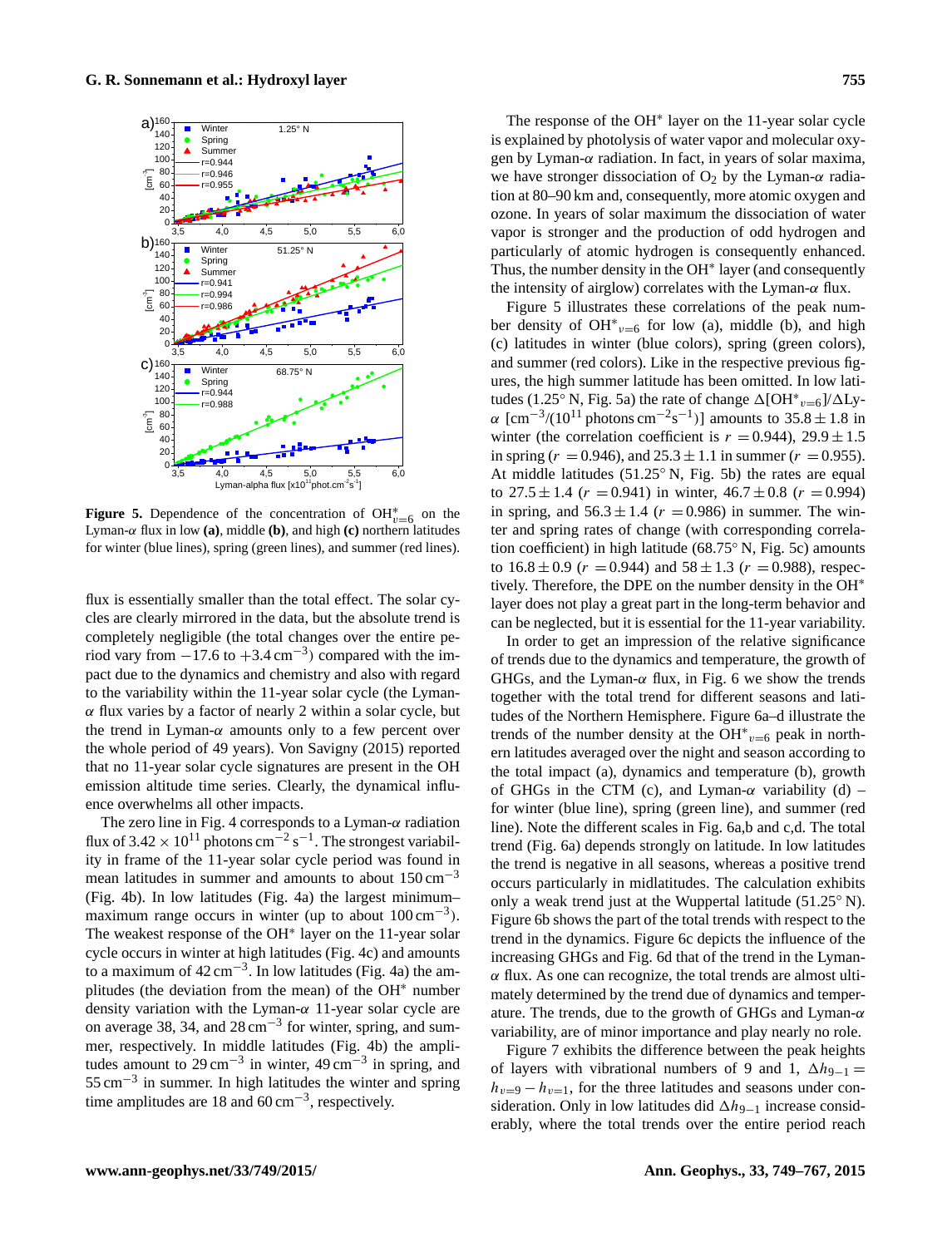

**Figure 6.** Trends of OH<sup>\*</sup><sub>v=6</sub>-peak number density in the Northern Hemisphere averaged over the night and season due to the total impact **(a)**, dynamics and temperature **(b)**, growth of GHGs in the CTM **(c)**, and Lyman-α variability **(d)** for winter (blue line), spring (green line), and summer (red line). Note that the scales are different in **(a)**, **(b)** and **(c)**, **(d)**.



**Figure 7.** Trend of the distance of the OH<sup>∗</sup> layer for the three latitudes and seasons under investigation.

 $4.14 \pm 0.38$ ,  $1.97 \pm 0.23$ , and  $1.48 \pm 0.27$  km, in summer, spring, and winter, respectively. These values are comparable with the marked intra-annual variability at the considered latitudes. In high and middle latitudes the total trends of distance between the highest and lowest vibrational state do not exceed either the year-to-year variability (which amounts to about 1 km at these latitudes) or the intra-annual variability on the order of 2–3 km (Grygalashvyly et al., 2014). In low latitudes,  $\Delta h_{9-1}$  seemingly jumps into a higher regime between 1975 and 1980.

## **4 Correlations and intra-annual variability**

Important questions are those about the relations between the height of the OH<sup>∗</sup> peak, the OH<sup>∗</sup> number density and the corresponding temperatures. Figure 8 displays the pressure height of the OH<sup>\*</sup> peak over the OH<sup>\*</sup><sub>v=6</sub> density for different seasons. We show correlations in so-called pressure heights (e.g., Lübken et al., 2013) because expression Eq. (4) shows dependence of concentration on pressure. In order to avoid confusion we point to the fact that the pressure heights differ from geometrical heights, and thus the peak of OH<sup>∗</sup> is placed higher than in geometrical coordinates. The color of the symbols and lines indicates the latitude. The correlation is very clear: the larger the density, the lower the peak lies. This is independent of season and latitude. The peak height decreases with increasing latitude. Qualitatively similar results were presented by Liu and Shepherd (2006) for data collected by WINDII on 29 August 1992, who showed an anticorrelation between the layer altitude and the integrated emission rates of the OH<sup>∗</sup> emission profiles for the latitudinal band between 32.5 and 37.5◦ N. Also, Mulligan et al. (2009) found an inverse behavior between layer height and OH<sup>∗</sup> intensity in high latitude (78◦ N) inferred from SABER measurements on the TIMED satellite. For an essentially larger time and latitudinal interval, von Savigny (2015) derived a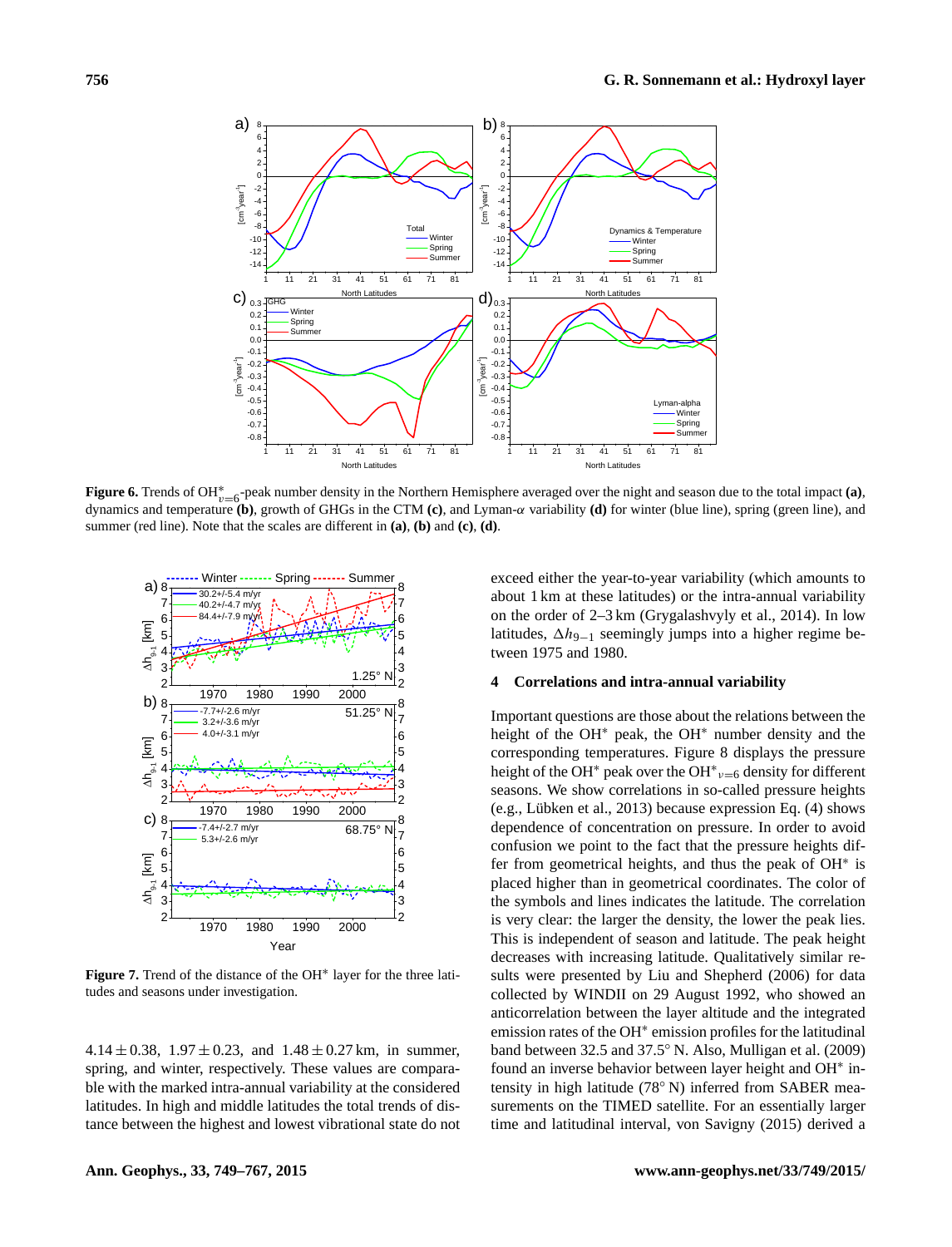

**Figure 8.** OH<sup>∗</sup> peak height in pressure coordinates versus the OH<sup>∗</sup> density for different seasons. The latitudes are indicated by color.

clear inverse relation between both parameters from SCIA-MACHY measurements between 40◦ S and 70◦ N for the years 2004 to 2008. Such anticorrelation between height and number density is explained in Grygalashvyly et al. (2014): the concentration of OH<sup>∗</sup> is directly proportional to pressure and, consequently, inversely proportional to altitude.

The dominant intra-annual variation in the OH<sup>∗</sup> number density is the annual period. Its main driver is the annual cycle of solar insolation, where the strongest variation is in high latitudes. However, all other influences equally possess a distinct annual variation such as temperature, air density, water vapor, atomic hydrogen, atomic oxygen, and ozone density. The maxima occur at different dates in the year (e.g., ozone shows a clear semiannual variation). The same assertion is true for water vapor in low latitudes.

Figure 9 displays the results of a FFT (fast Fourier transform) analysis of the OH<sup>∗</sup> density in height of the peak at 1.25, 51.25, and 68.75◦ N latitude using data of the whole period of 49 years. Besides the pronounced annual period, which is clearest in high latitude (4 times larger amplitude than in middle or low latitudes), a distinct semiannual period occurs in all latitudes, although it is also more pronounced in high latitudes. The amplitudes rise with increasing latitudes



**Figure 9.** Results of an FFT (fast Fourier transform) analysis of the OH<sup>∗</sup> density in height of the peak at 1.25◦ N **(a)**, 51.25◦ N **(b)**, and 68.75◦ N **(c)** latitude using the whole period of 49 years.

because the annual amplitude of the solar insolation also rises with increasing latitude because the annual amplitude of the solar insolation also rises with increasing latitude. The terannual variation in the OH<sup>∗</sup> density follows from the Fourier analysis. A period for a third year (4 months) occurs as a result of the superposition of different impacts on the OH<sup>∗</sup> density.

Additionally, we carried out a Fourier analysis for different latitudes from a mean year averaged over all 49 years. Figure 10 again presents the results for high, middle, and low latitudes. The amplitudes are on the same order as shown in Fig. 9, with the only exception being the semiannual period in low latitude. The amplitudes of the higher harmonics are also relatively small in low latitudes. In middle latitudes the semiannual amplitude is comparable with that of the annual period. The phase of the periods was calculated with the same Fourier analysis. Figure 10b, d, and f display the result as (negative) deviation from 1 January (a phase of 10 days, for example, means 22 December). Von Savigny and Lednyts'kyy (2013) and von Savigny (2015) reported a clear semiannual variation in the mean emission altitude at low latitudes with amplitude of 0.5–1 km. A semiannual variation in the emission altitude is to be expected considering the annual height variations in the parameters that determine the OH<sup>∗</sup> chemistry.

The so-called two-day wave of different parameters in the mesopause region, such as the prevailing wind (e.g., Müller, 1972), temperature, ozone (Azeem et al., 2001), and other minor chemical constituents (e.g., Sonnemann and Grygalashvyly, 2005), was a subject of in-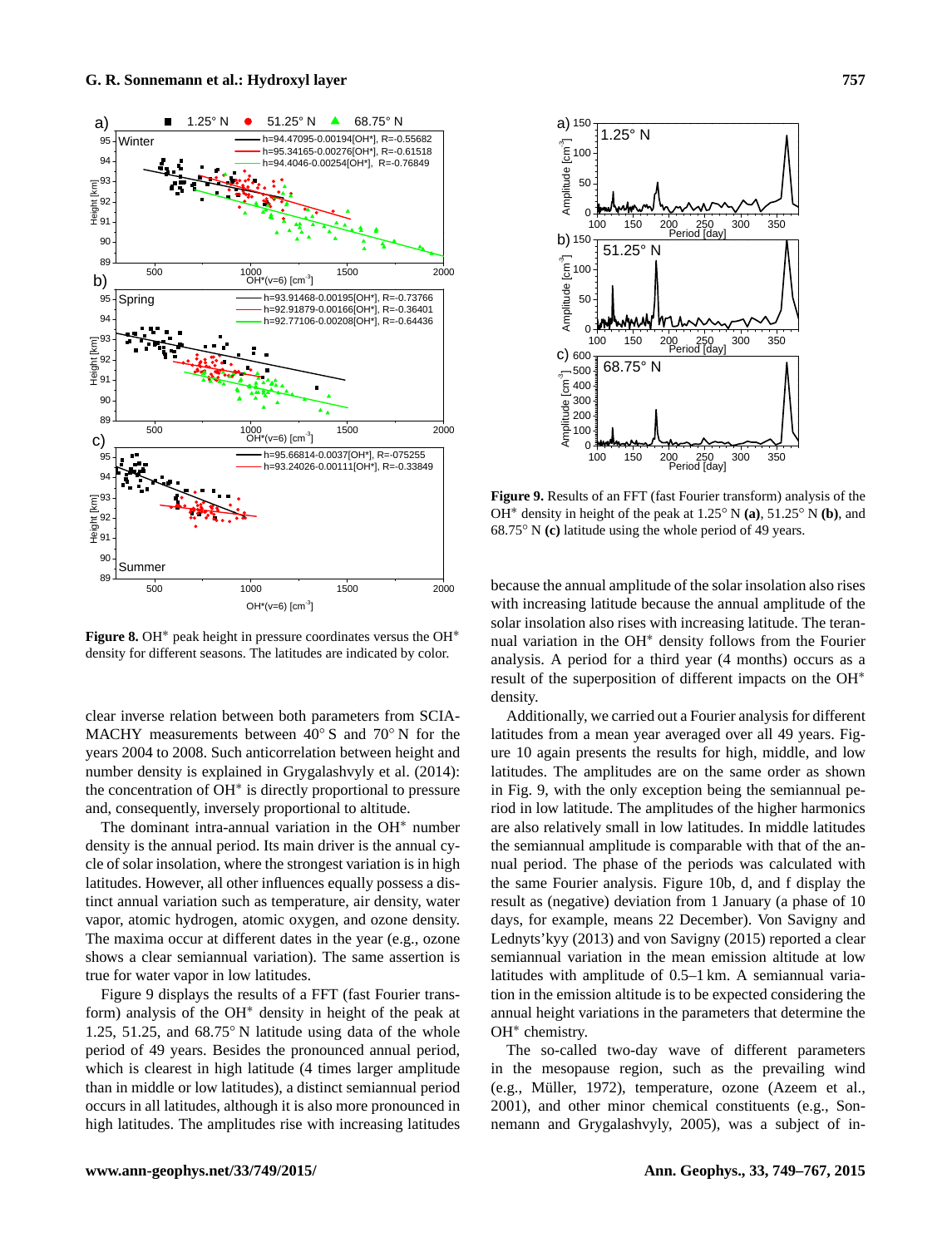

Figure 10. Fourier analysis from a mean year averaged over all 49 years for different latitudes showing the amplitude (left) and the phase (right).

tense investigation. Scheer and Reisin (2012) found a clear two-day periodicity in OH<sup>∗</sup> data (of vibrational number  $v = 6$ ) over Argentina. We calculated the relative mean value of the absolute next-amplitude difference of OH<sup>\*</sup> according to  $d_1 = 2/(N-1)\sum_{n=2,N}^{\infty} [(|\text{OH}^*_{n-1})|]$  $OH^*(n-1)$ |)/( $OH^*n+OH^*(n-1)$ )]. This formula stands for the day-to-day variability. For analysis, we choose periods of 1 month. A period-2 oscillation is marked by a sequence of values: e.g., high–low–high or low–high–low. In the case of a marked two-day variation over the whole period considered,  $d_1$  is larger than it is in the case of quiet behavior; however, other possibly erratic variations are also marked by enhanced  $d_1$  values. The chemical system responds often on a perturbation with a diluting period-2 oscillation at the height of the OH<sup>\*</sup> maximum. A value of  $d_1 = 0.5$  means that the average amplitude changes from day to day by  $50\%$  – a strong dayto-day variability.

We display 5-year sliding averages of the months January, April, July, and October, shown in Fig. 11a–d, respectively. We excluded two latitudinal grid points near the poles because these regions are possibly influenced by pole singularities; thus, the regions excluded are south of 83.75◦ S and north of 83.75° N. The figures show some interesting features. Firstly, depending on month there are broad latitudinal belts of enhanced or reduced day-to-day variability. Also, depending on month, such belts occur, for example, around the equator or in high latitudes (enhanced) or in middle latitudes (diminished). Secondly, there is a hemispheric asymmetry, especially when comparing July with January. Thirdly, there seems to be a clear decreasing trend in the day-to-day vari-

ability. Strong decreases occur in middle to high latitudes, particularly after equinoxes.

We calculate a latitudinal mean over all years. Figure 12a displays the result. We excluded again two grid points near the poles, but values at very high latitudes are influenced by polar day or polar night conditions. The picture is structurally symmetric with respect to corresponding seasons (April north compared with October south, and July north compared with January south) as mentioned in the preceding paragraph, but with hemispheric particularities. We calculated in the same way the latitudinal average of the nextbut-one amplitude difference, that is  $|OH^*_{n+2} - OH^*_{n}|$ . Figure 12b shows the results. The curves exhibit structural similarities again, but with slightly stronger variations in the Southern Hemisphere. Large day-to-day variations are not a sufficient indication of period-2 oscillations but do not exclude them. The day-to-day variations seem to be triggered by the dynamics (by vertical wind and wave mixing transport conveying atomic oxygen and by temperature) and possible nonlinear effects in chemistry.

As mentioned, the main influences on the OH<sup>∗</sup> density are atomic oxygen and temperature. The main sink of atomic oxygen is the three-body reaction with molecular oxygen  $O_2$  and M (N<sub>2</sub>;  $O_2$ ). Neglecting transports and other terms in the balance of atomic oxygen and that the characteristic time for O ranges on the order of 1 day at 87 km (meaning there is no equilibrium), atomic oxygen is very roughly  $[O] \approx F \times J_{O_2} \times T^{2.3} / [M]$  ([O] $\approx P_O / L_O$ ; production term divided by the reduced loss term).  $F$  is a factor containing different constants.  $J_{\text{O}_2}$ , the dissociation rate of  $\text{O}_2$ , represents a mean over the day. Hence, the temperature dependence of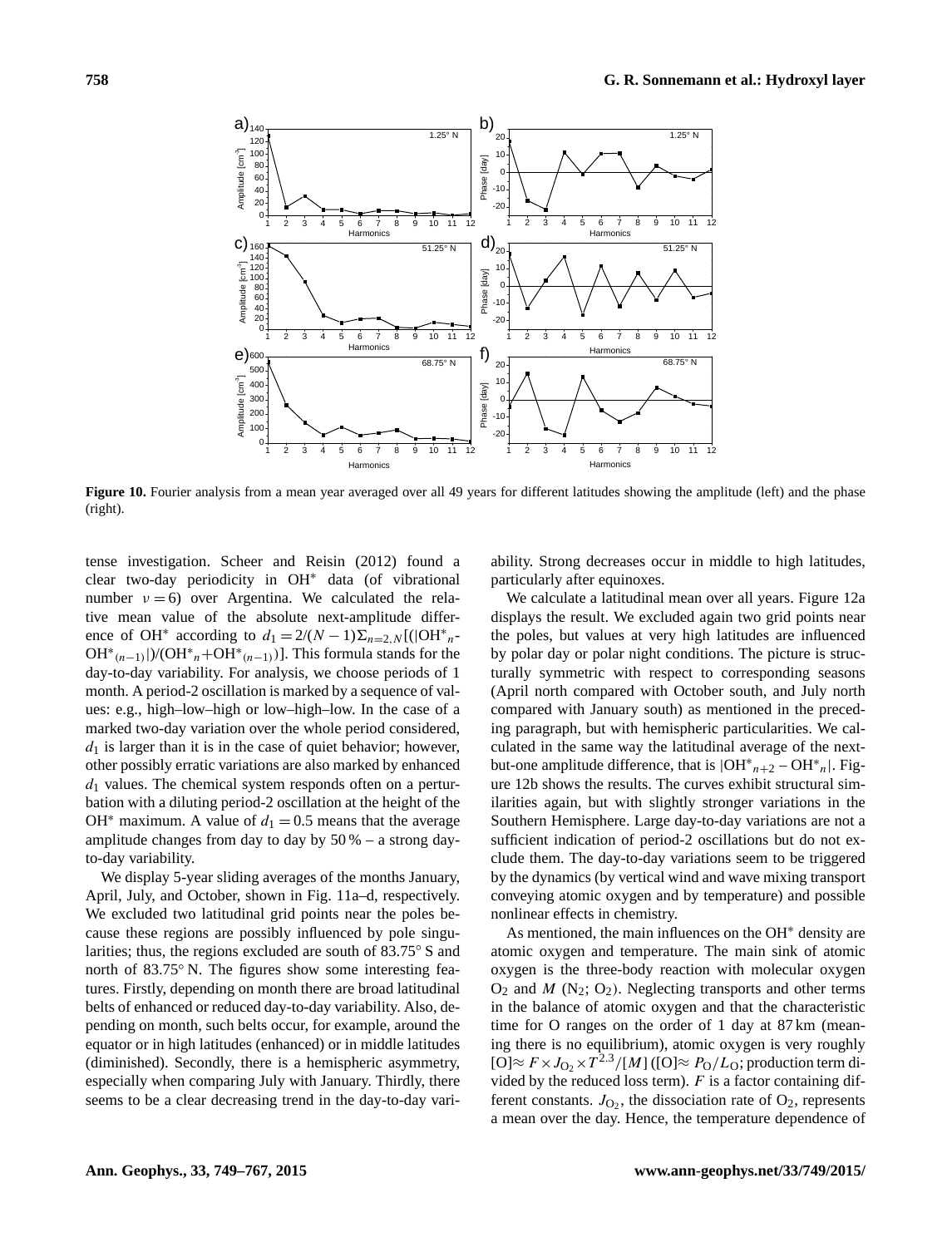

**Figure 11.** Five-year sliding average of the normalized mean of the absolute values of the next-amplitude difference for the months January **(a)**, April **(b)**, July **(c)**, and October **(d)** (for explanation, see main text).



**Figure 12.** Latitudinal average over the entire period of the absolute value of the normalized difference of the mean next amplitude **(a)** and the next-but-one amplitude **(b)** for January, April, July, and October.

atomic oxygen considerably reduces the temperature sensitivity of OH<sup>∗</sup> in Eq. (4). In other words, the higher the temperature, the smaller the loss term for O.

Figure 13a–c show the annual variation in the temperature, OH<sup>∗</sup> density, and atomic oxygen density in 2009 (a year of small variability) at 1.25, 51.25, and 68.75° N at the height of the OH<sup>∗</sup> maximum (note the enlarged scale in Figure 13c). According to Eq. (4), atomic oxygen and temperature determine the OH<sup>∗</sup> density. The absolute and the relative annual, as well as day-to-day, variability for atomic oxygen and OH<sup>∗</sup> increases dramatically at high latitudes. The temperature has a strong annual variation at high latitudes but a less strong day-to-day variability which is larger at the equator. The variability in atomic oxygen triggered by vertical wind and gravity waves mixing transport has the strongest influence (Grygalashvyly et al., 2011, 2012). The temperature has a minimum in summer, whereas atomic oxygen possesses a broad maximum over winter between autumn and spring with a certain semiannual component. The figures illustrate the growing annual variation with increasing latitude.

Figure 14 displays the explicit factors of influence on the OH<sup>∗</sup> number density according to Eq. (2) at the height of the OH<sup>∗</sup> maximum at 51.25◦ N in 2009 again. According to this formula, ozone, atomic hydrogen, the number density, and the temperature determine the OH<sup>∗</sup> density. The figures also exhibit the day-to-day variability in the individual parameters. One can recognize the annual and, less clearly (e.g., in ozone with peaks near equinoxes, in atomic hydrogen with peaks in the end of spring and end of autumn), semiannual variation in the parameters.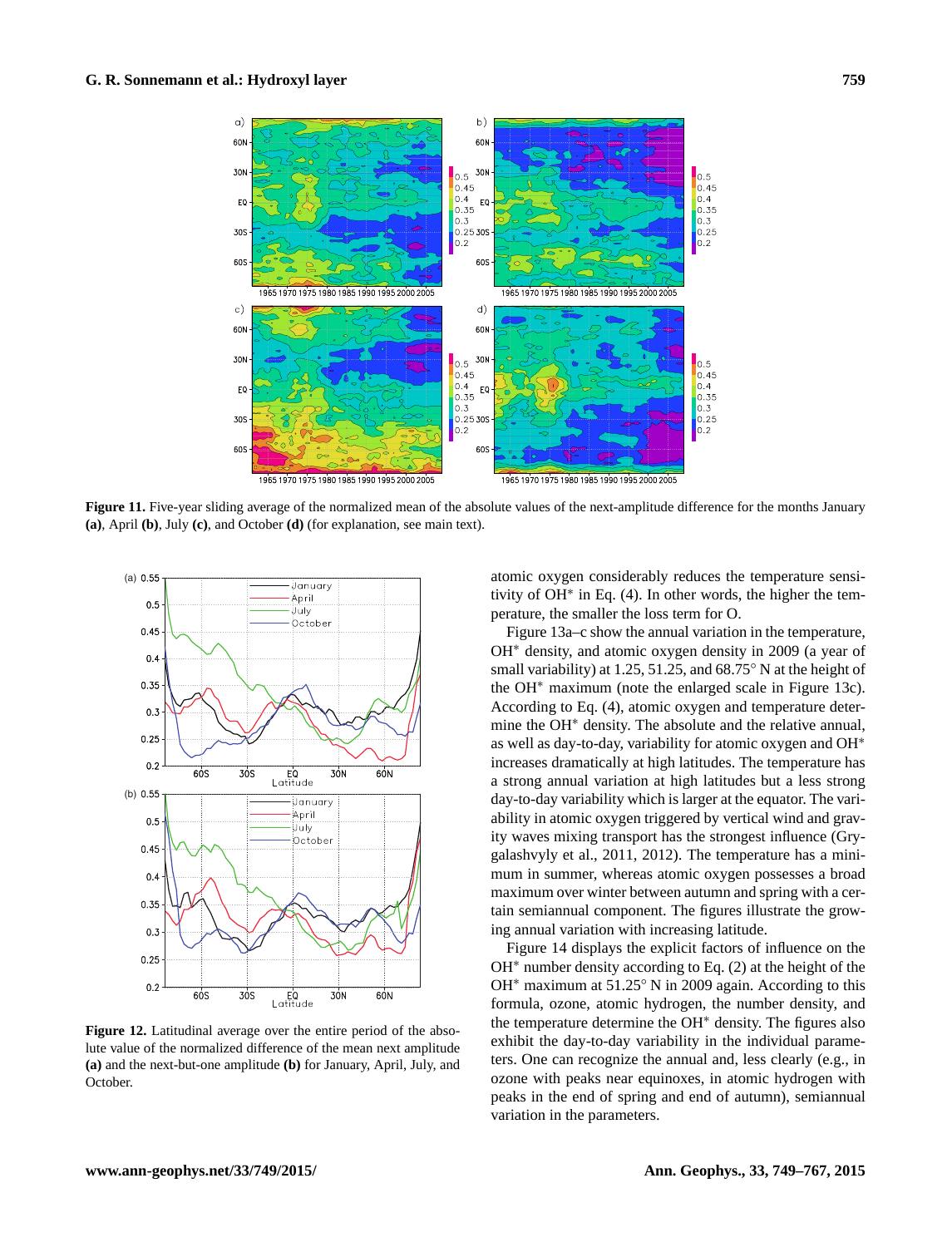

**Figure 13.** Annual variation in the temperature, OH<sup>∗</sup> density, and atomic oxygen density in 2009 at 1.25, 51.25, and 68.75◦ N at the height of the OH<sup>∗</sup> maximum. The gap in Fig. 13c in the OH<sup>∗</sup> density around summer solstice results from the polar day condition with permanent solar insolation at this latitude and strong reduction of the ozone density as one source gas of OH<sup>∗</sup> .

#### **5 Discussion**

Different impacts influence the trend in number density of OH<sup>∗</sup> . We know that the zonal wind due to the zonal wind effect on photochemistry (Sonnemann, 2001; Sonnemann and Grygalashvyly, 2003; Sonnemann et al., 2007; Grygalashvyly et al., 2008; Hartogh et al., 2011) has a considerable influence particularly on the nighttime ozone distribution. Changes in the (zonal) wind patterns result in changes in the OH<sup>∗</sup> distribution. Also, changes in gravity wave activity impact the distribution of chemical minor constituents by wave mixing transport only in the mesopause region (Grygalashvyly et al., 2011, 2012). The photochemical rate constants depend on temperature. The shrinking of the middle atmosphere due to cooling by  $CO<sub>2</sub>$  and decreasing ozone shifts, in essence, only levels of constant mixing ratios downward, but the temperature also acts directly on the chemistry. Ozone increases if the temperature decreases (this fact also damps the anthropogenic ozone loss in the stratosphere). A cooling at the OH<sup>∗</sup> layer should entail a positive trend in the number density, but other reaction rates also depend on temperature, so that the net effect cannot be assessed by such simple considerations.

There is, of course, an occurrence of an 11-year signal, due to the variation in the Lyman- $\alpha$  radiation. However, when comparing the 11-year signal with the signal due to changing dynamics (Figs. 4 with 2), the latter is essentially stronger, as it overwhelms the Lyman- $\alpha$  signal, and thus the solar cycle is not clearly recognizable in the total trend. The Fourier analysis revealed an annual, a semiannual, and a terannual period in the data. The semiannual cycle of OH<sup>∗</sup> is essentially produced by the semiannual cycle of ozone. The relatively strong solar cycles 21 and 22 occur in the center of the whole period under consideration, and thus no marked Lyman- $\alpha$ trend exists. The trend in Lyman- $\alpha$  is small compared with the variation in the Lyman- $\alpha$  flux within a solar cycle. The Lyman- $\alpha$  signal is strongest during summer in middle to high latitudes. The increase in GHGs does not play a great part in the OH<sup>∗</sup> trend, although water vapor increased during that time due to rising methane concentration. The tendency in OH<sup>∗</sup> due to increasing GHGs is always slightly negative.

In high and middle latitudes the annual cycle dominates in some relevant trace gases such as water vapor or atomic oxygen. The reason for this is that the solar insolation possesses a strong annual cycle, also driving the large-scale circulation. In low and equatorial latitudes, the circulation tends towards a semiannual variation, mirrored in the distribution of the minor constituents. A weak semiannual variation in the water vapor distribution was first observed by Nedoluha et al. (1996) at Table Mountain, California, USA (34.4◦ N). Körner and Sonnemann (2001) found, in global calculations, clear semiannual variation in mesospheric water vapor in low latitudes formed by vertical wind patterns. However, the response in the mesopause region differs from that in the mesosphere.

The semiannual variation in OH<sup>∗</sup> , as derived from the Fourier analysis, mirrors in essence the semiannual variation in ozone, and this reflects the semiannual variation in atomic oxygen and the temperature. However, in this simple picture we have to take into consideration the semiannual variation in atomic hydrogen resulting from the variation in water vapor destroying ozone on the one hand and producing OH<sup>∗</sup> on the other hand. In a rather simplified picture is  $[OH^*]$ ∼ [O<sub>3</sub>][H] and with  $[O_3]$ ∼ [O]/[H] during nighttime follows very roughly  $[OH^*]$  ~  $[O]$  as derived in Eq. (5). Atomic oxygen is very important for the formation of OH<sup>∗</sup> . However, we have to consider that the nighttime chemical system is not in an equilibrium state but that all acting constituents are characterized by a considerable diurnal variation.

The photochemical system presents a driven nonlinear chemical oscillator (Sonnemann and Fichtelmann, 1987). This oscillator can create transient period-2 oscillations. Under the action of vertical flux of atomic hydrogen, it can also show a bi-stable behavior (Yang and Brasseur, 1994). Indications for a bi-stable behavior may be given by sudden strong steps in the OH<sup>∗</sup> density, as they sometimes occur in the calculated data. Winick et al. (2009) reported measurements of an OH layer derived from SABER data that was 5–8 km lower than normal but twice as bright in the unusual boreal winters of 2004 and 2006.

Figure 15 shows, in a latitude–time section, the annual sliding average over all years of the mean nighttime num-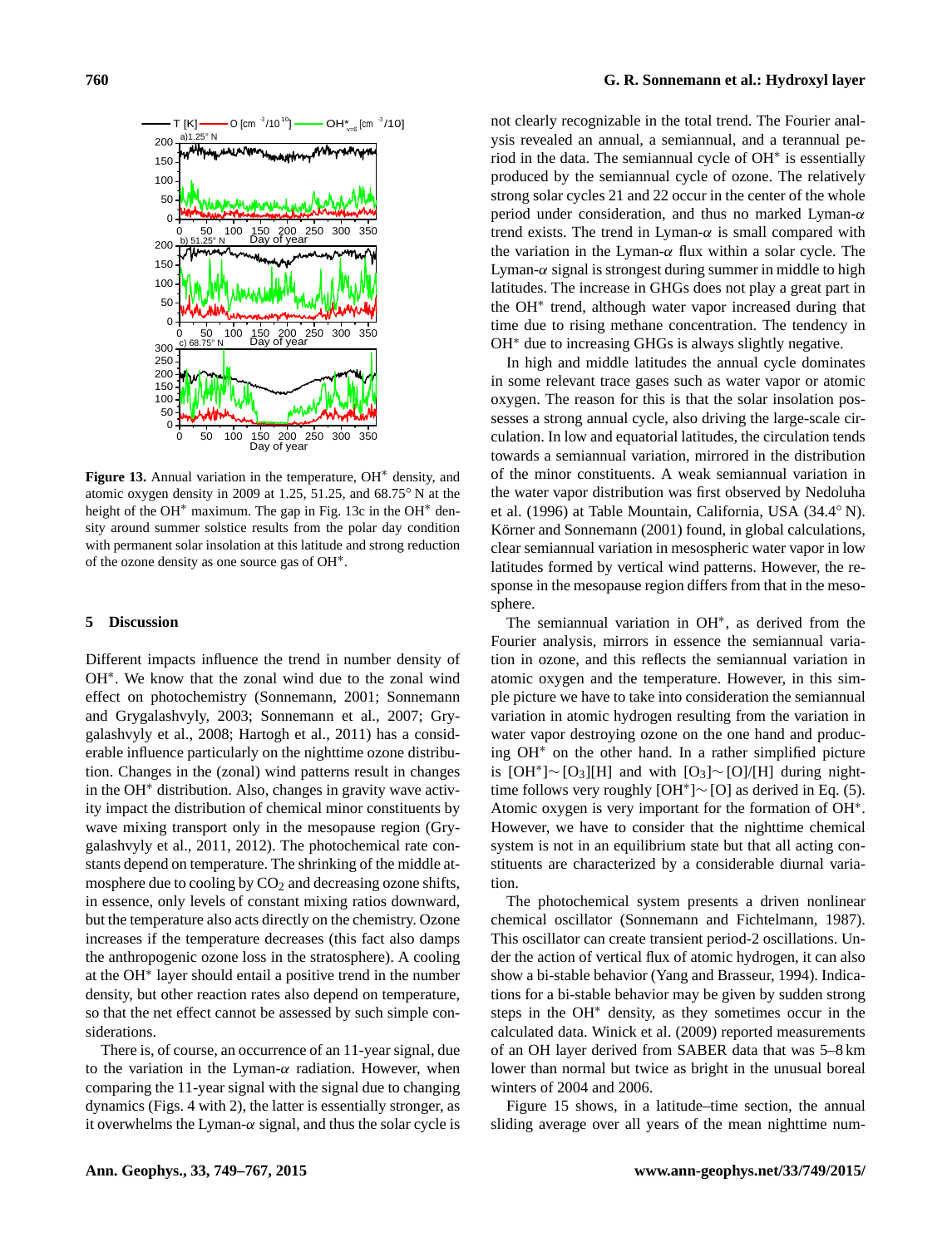

**Figure 14.** Explicit factors of influence on the OH<sup>∗</sup> number density according to Eq. (2) at height of OH<sup>∗</sup> maximum at 51.25◦ N in 2009.



**Figure 15.** Annual sliding average of mean nighttime number density of OH $_{v=6}^*$  at height of maximum.

ber density of OH<sup>\*</sup> $v=6$  at its maximum height. The figure also exhibits a clear hemispheric asymmetry with highest values in high southern latitudes. The values vary with a period slightly longer than 2 years. There is a strong negative trend at equatorial latitudes before 1980, as already shown in Figs. 1 and 2. The appearance looks like a bi-stable regime jumping into a lower state. At other latitudinal belts, a step from low to high values occurs. The behavior is likely be triggered by the dynamics.

The time series sometimes exhibits a sudden change in trend. Often such changes are identified arbitrarily. In order to search for such step-like change in the behavior of the trend, we developed a program, termed SSTS (Search for Steps in Time Series; see Appendix A for code), based on a least-squares procedure and applied to the OH<sup>∗</sup> (or other) data. The weighted correlation coefficient  $(r_{weight})$  describes the method qualitatively. It is  $r_{weight} = (n_1 \times r_1 + (n$  $n_1$ ) ×  $r_2$ )/n > r, with n being number of years of the time series,  $n_1$  being number of years before the change or step occurred, and  $r_i$  being correlation coefficients ( $i = 1$  or 2) of both separate correlation coefficients. The quantity  $r$  stands for the correlation coefficient of the trend that is not split into two separate trends. In the code, the sum of the least-squares values of each combination of  $n_1$  with  $(n - n_1)$  is calculated  $(n_1 \text{ and } (n - n_1) > 2$ , respectively), and after that we determine the minimum of all least-squares values. For a clear step in the data series, the minimum is clear, too. Sometimes additional relative minima occur, indicating further changes in the time series. This procedure permits the finding of an obvious change in the trend on a mathematical basis.

Figure 16a–c present three examples of sudden changes in the trend. The scale is different in each figure. Clearly, in some cases, the gradient of the regression lines changes considerably. A sudden break in the temperature trend at 87 km in 2001/2002 derived from OH<sup>∗</sup> measurements at Wuppertal (51◦ N) between 1994 and 2004 (Offermann et al., 2006) demonstrates the relevance of such an analysis. An example of a sudden dramatic change in temperature trend in the mesopause is shown in Fig. 4 in the paper of Lübken et al. (2009). The trend lines drawn were identified visually. Beig (2011) also published a break in the temperature trend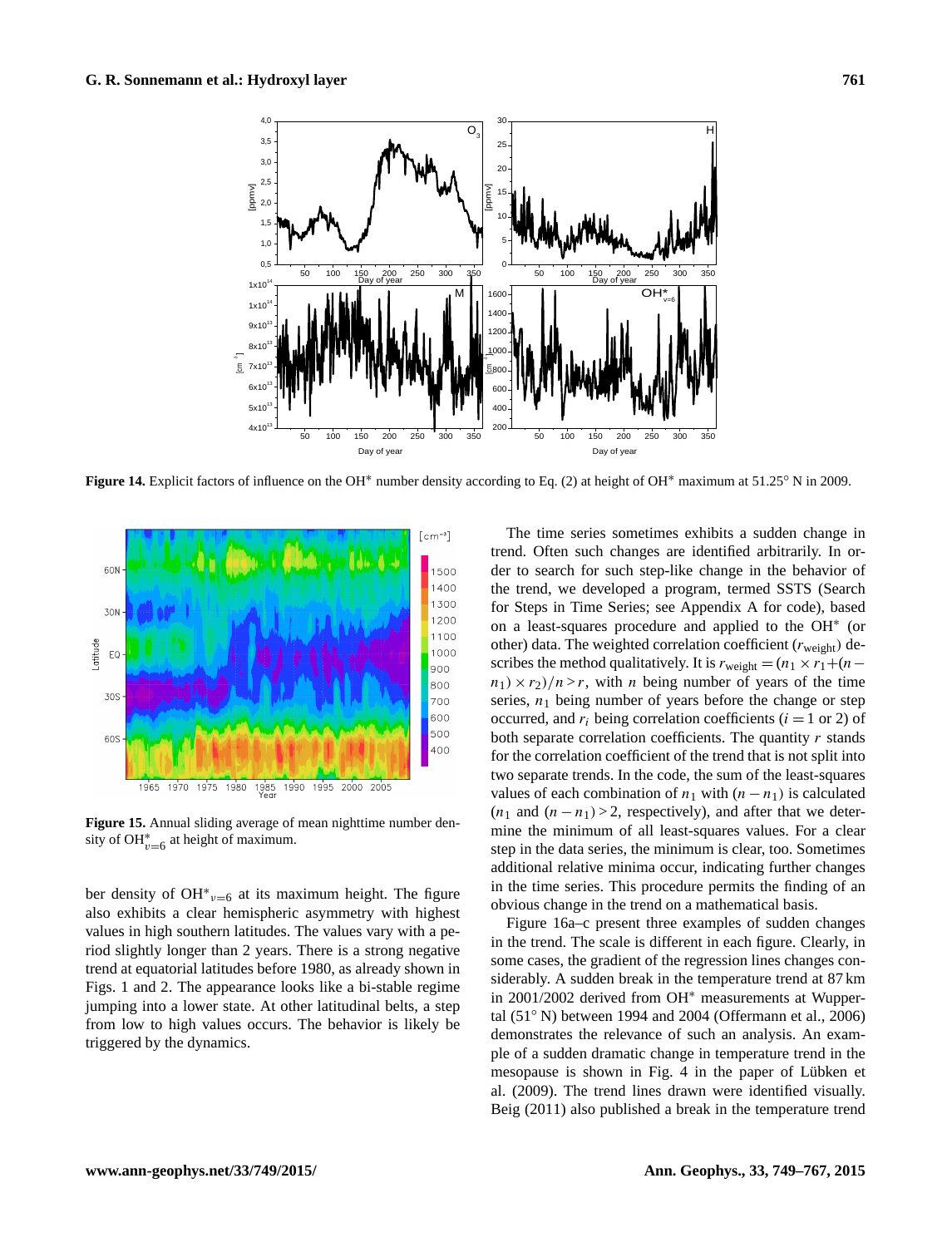

**Figure 16.** Three arbitrary examples of changing trend calculated by the program SSTS. Note different scales.

derived from OH airglow measurements. We will not attempt to find the reason for the changes in our results because the cause is often complex (changing dynamics, effects of nonlinear chemistry, nonuniform database used in the models, etc.).

The nonlinearity of the photochemistry amplifies the variability in the chemical minor constituents. On the one hand, belts of enhanced day-to-day variability point to nonlinear effects in the chemistry. On the other hand, as the dynamics have the strongest influence on the trend, varying vertical and zonal winds, or planetary waves and tidal wave activity, can produce a large day-to-day variability (von Savigny et al., 2015). However, this finding should be investigated more thoroughly.

## **6 Summary and conclusions**

A large body of publications dealt with problems of excited hydroxyl. The long-term observations permit conclusions about temperature trends and changes in the composition of important minor constituents. However, in the observations a serious problem arises from the decrease in the height of the OH<sup>\*</sup> layer due to the cooling of the middle atmosphere by rising  $CO<sub>2</sub>$  concentrations, and also from the decrease in ozone – particularly in the stratosphere (SMA effect). Thus, one has to take into account this decline when interpreting observed trends.

We calculated the separated impacts on the trend by changing solar radiation, the increase in GHGs, and the influence of the varying dynamics, which is also driven by increasing

GHGs and changing solar activity. In this context, "dynamics" refers to all parameters including temperature calculated by the dynamical model LIMA. The separated signal of the solar cycle variation is clear to see, but the long-term trend due to the trend in the Lyman-α flux is very small. The impact because of anthropogenic increase in GHGs, especially the increase in the methane concentration, is also small. The main reason for this consists in the fact that, if the mixing ratio of atomic hydrogen increases on account of rising humidity of the middle atmosphere, ozone decreases, compensating partly for the production of OH<sup>∗</sup> by the reaction of atomic hydrogen with ozone. This effect is, however, not so simple, because the chemical system represents a driven nonlinear chemical oscillator marked by a very intricate response, and the dynamics also control the distribution of the acting minor constituents. Hence, the reaction is highly variable depending on latitude, season, and different aeronomic conditions such as the particular composition of trace gases, the temperature, or the Lyman- $\alpha$  flux. Although the long-term trend of the OH<sup>∗</sup> number density, perhaps with the exception of low latitudes, is relatively small, the extra-annual variation is often high, demonstrating the sensitive response of the system on weak variations in the acting parameters. The behavior, depending on latitude, is not uniform and may point to a different dominating chemical regime, as is indicated by steps in the trend.

The strongest impact on the OH<sup>\*</sup> trend results from the dynamical output of the model. As no reference year with regard to the dynamics can be defined, the separated influence of the dynamics on the trend can be calculated to first order from the difference of the trend of the so-called real case minus the sum of the influence of the Lyman- $\alpha$  radiation plus the influence of the GHGs. The chief finding is that the main influence on the trend results from the changing dynamics.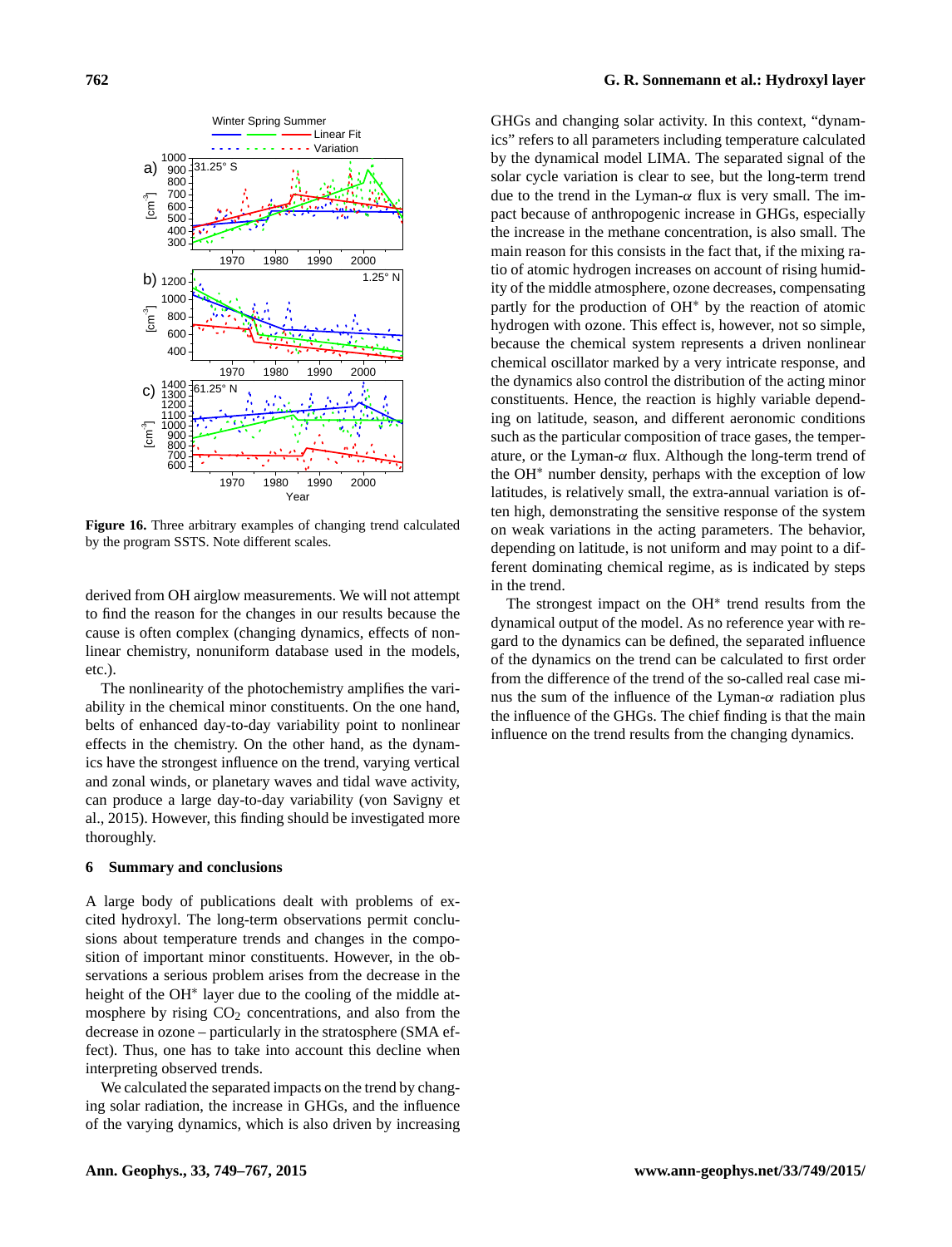#### **Appendix A: Fortran code SSTS**

## PROGRAM SSTS

C—————————————————————–C  $C$  n – stands for the number of years of the time series  $C$  oh(i) – OH<sup>\*</sup> concentration in year i C year(i) – year C a1, b1, a2, b2 – parameters for the regression lines 1 and  $\mathcal{D}_{\mathcal{L}}$  $C x(i)$  – value of the regression line in year i. C h1 – sum of the least-squares values C From year jd to year  $(id+1)$  the step occurs in the trend  $C \longrightarrow C$ integer i, j, i0, n, n3, n4, m, m1, lp, l integer jd, jd1, jd2 real\*4 am, bm, c1, c2, c3, c4 real\*4 oh(49), year(49), f1(49), g1(49) real\*4 a1(49), a2(49), x(49) real\*4 b1(49), b2(49), h1(49) real\*4 as, bs, g, f, d  $OPEN(11, FILE = "TESTFILE.txt", form = "formatted")$  $OPEN(23, FILE = "TREND.txt", form = "formatted")$ OPEN(25,FILE = "PARAMETERS.txt",  $form = "formatted")$  $n = 49$  $n3 = n - 3$  $n4 = n - 4$  $d$ o i = 1, n read(11,12) oh(i)  $year(i) = dble(i)$ enddo  $C \longrightarrow C$  $am = 2$  $bm =$  dble(n)  $-2$  $do$  i = 3, n3  $am = am +1$  $bm = bm -1$  $c1 = 0.00$  $c2 = 0. d0$  $c3 = 0. d0$  $c4 = 0. d0$  $m = i$  $do$  j = 1, m  $c1 = c1 + oh(i)$ <sup>\*</sup>year(j)  $c2 = c2 + oh(j)$  $c3 = c3 + \text{year}(i)$  $c4 = c4 + year(i)*year(i)$ enddo  $a1(m) = (c2 \cdot c4 - c1 \cdot c3)/(am \cdot c4 - c3 \cdot c3)$  $b1(m) = (c1 - c2 \cdot c3/am)/(c4 - c3 \cdot c3/am)$  $C \longrightarrow C$  $f = 0. d0$  $do$   $j = 1, m$  $f = f + (oh(j)-a1(m) - b1(m) * year(j)) *2$ enddo

 $f1(m) = f$  $C \longrightarrow C$  $m1 = m +1$  $c1 = 0. d0$  $c2 = 0. d0$  $c3 = 0. d0$  $c4 = 0. d0$  $do$  j = m1, n  $c1 = c1 + oh(i) *vear(i)$  $c2 = c2 + oh(i)$  $c3 = c3 + year(j)$  $c4 = c4 + \text{year}(i) * \text{year}(i)$ enddo  $C \longrightarrow C$  $a2(m) = (c2 \cdot c4 - c1 \cdot c3)/(bm \cdot c4 - c3 \cdot c3)$  $b2(m) = (c1-c2 \cdot c3/bm)/(c4-c3 \cdot c3/bm)$  $C \longrightarrow C$  $g = 0. d0$  $do$  j = m1, n  $g = g + (oh(j) - a2(m) - b2(m) * year(j)) *2$ enddo  $g1(m) = g$ enddo  $C \longrightarrow C$ C min  $C \longrightarrow C$  $lp = 4$  $do l = 3, n4$  $h1(l) = f1(l) + g1(lp)$  $lp = lp +1$ enddo  $C \longrightarrow C$  $d = h(3)$  $jd = 3$ do  $i = 4$ , n4 if  $(h1(i).lt.d)$  then  $d = h1(j)$  $id = i$ endif enddo  $C \longrightarrow C$  $id1 = id +1$ write(25,26) a1(jd), b1(jd), a2(jd1), b2(jd1), jd  $d$ o i = 1, jd  $x(i) = a1(jd) + b1(jd)$ \*year(i) write $(23,24)$  year(i),  $x(i)$ ,  $h1(i)$ ,  $oh(i)$ enddo  $do i = jd1, n$  $x(i) = a2(id1) + b2(id1) * year(i)$ write $(23,24)$  year(i),  $x(i)$ ,  $h1(i)$ ,  $oh(i)$ enddo  $C \longrightarrow C$ 26 format (4f12.5, I7) 24 format(1f7.0, 1f12.1, 1f18.1, 1f12.1) 12 format(1f7.1)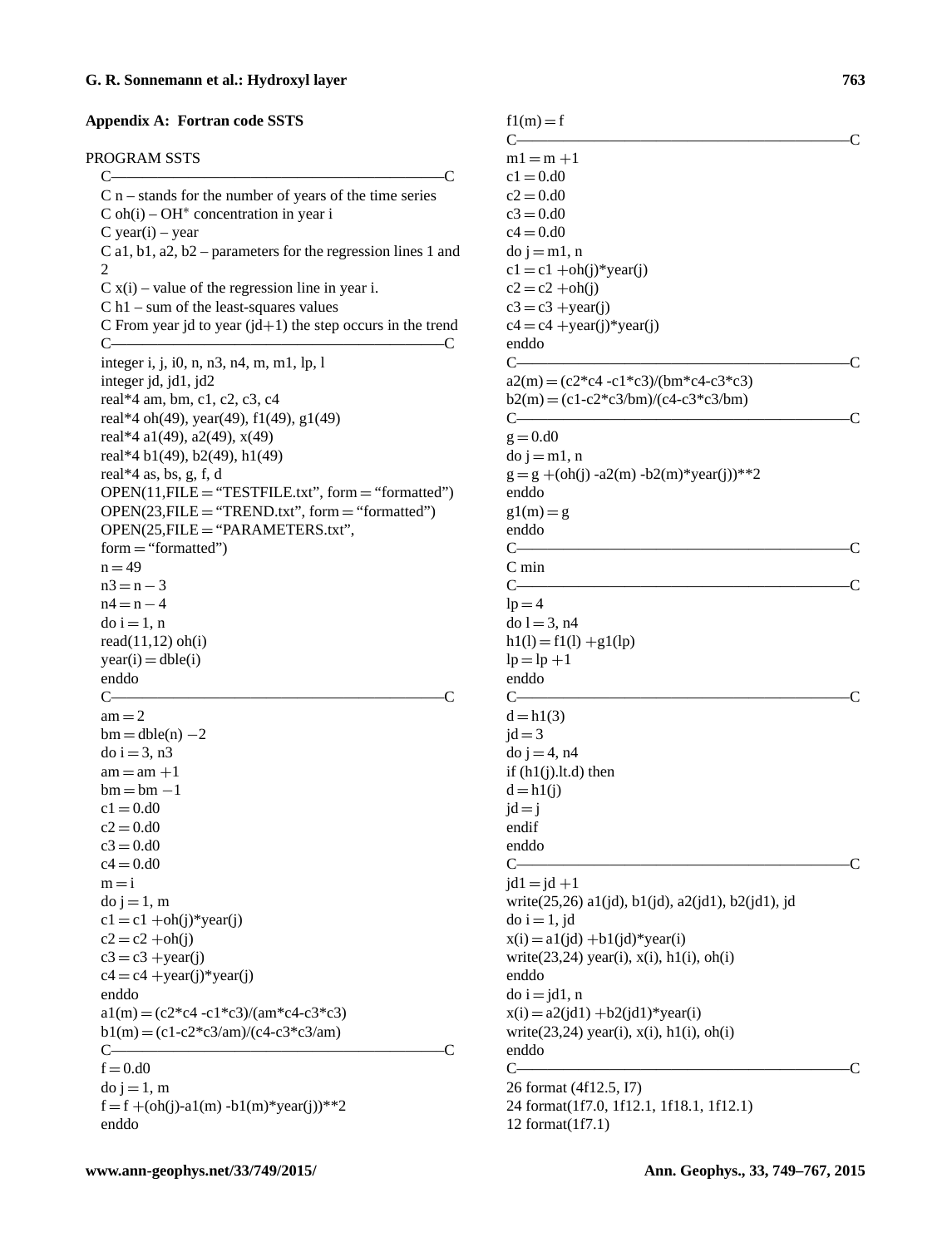| close(11) |  |
|-----------|--|
| close(23) |  |
| close(25) |  |
| $C -$     |  |
| stop      |  |
| end       |  |
|           |  |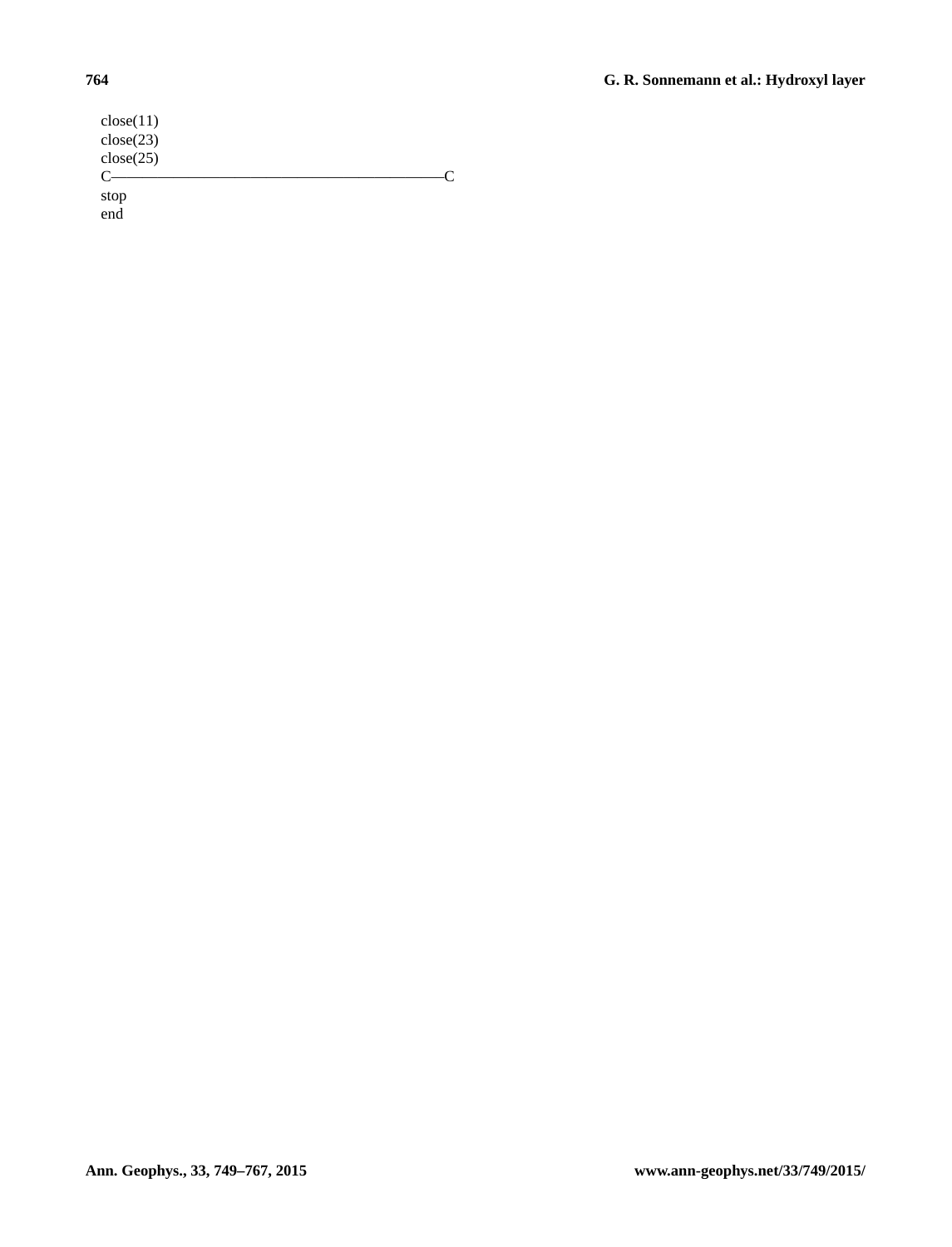*Acknowledgements.* The work was supported by DFG (Deutsche Forschungsgemeinschaft) project HA3261/7-1.

The article processing charges for this open-access publication were covered by the Max Planck Society.

The topical editor C. Jacobi thanks F. J. Mulligan and one anonymous referee for help in evaluating this paper.

## **References**

- Azeem, S. M. I., Palo, S. E., Wu, D. L., and Fridevaux, L.: Observations of the 2-day wave in UARS MLS temperature and ozone measurements, Geophys. Res. Lett., 28, 3147–3150, 2001.
- Beig, G.: Long-term trends in the temperature of the mesosphere/lower thermosphere region: 1. Anthropogenic influences, J. Geophys. Res.-Space, 116, A00H11, doi[:10.1029/2011JA016646,](http://dx.doi.org/10.1029/2011JA016646) 2011.
- Beig, G., Keckhut, P., Lowe, R. P., Roble, R. G., Mlynczak, M. G., Scheer, J., Fomichev, V. I., Offermann, D., French, W. J. R., Shepherd, M. G., Semenov, A. I., Remsberg, E. E., She, C. Y., Lübken, F. J., Bremer, J., Clemesha, B. R., Stegman, J., Sigernes, F., and Fadnavis, S.: Review of mesospheric temperature trends, Rev. Geophys., 41, 1015, doi[:10.1029/2002RG000121,](http://dx.doi.org/10.1029/2002RG000121) 2003.
- Berger, U.: Modeling of the middle atmosphere dynamics with LIMA, J. Atmos. Terr. Phys., 70, 1170–1200, 2008.
- Bittner, M., Offermann, D., and Graef, H. H.: Mesopause temperature variability above a midlatitude station in Europe, J. Geophys. Res., 105, 2045–2058, doi[:10.1029/1999JD900307,](http://dx.doi.org/10.1029/1999JD900307) 2000.
- Bittner, M., Offermann, D., Graef, H. H., Donner, M., and Hamilton, K.: An 18-year time series of OH rotational temperatures and middle atmosphere decadal variations, J. Atmos. Sol. Terr. Phys.,64, 1147–1166, 2002.
- Espy, P. J. and Stegman, J.: Trends and variability of mesospheric temperature at high-latitudes, Phys. Chem. Earth, 27, 543–553, 2002.
- Espy, P. J., Stegman, J., Forkman, P., and Murtagh, D.: Seasonal variation in the correlation of airglow temperature and emission rate, Geophys. Res. Lett., 34, L17802, doi[:10.1029/2007GL031034,](http://dx.doi.org/10.1029/2007GL031034) 2007.
- Feigin, A. M., Konovalov, I. B., and Molkov, Y. I.: Toward an understanding of the nonlinear nature of the atmospheric photochemistry: Essential dynamic model of the mesospheric phototochemical system, J. Geophys. Res., 103, 25447–25460, 1998.
- Grygalashvyly, M. and Sonnemann, G. R.: Trends of mesospheric water vapor due to the increase of methane – A model study particularly considering high latitudes, Adv. Space Res., 38, 2394– 2401, 2006.
- Grygalashvyly, M., Hartogh, P., Medvedev, A., and Sonnemann, G. R.: The Doppler-Sonnemann Effect (DSE) on the Photochemistry on Mars, Adv. Geosciences, 19, 163–175, 2008.
- Grygalashvyly, M., Becker, E., and Sonnemann, G. R.: Wave mixing effects on minor chemical constituents in the MLT-region: Results from a global CTM driven by high-resolution dynamics, J. Geophys. Res., 116, D18302, doi[:10.1029/2010JD015518,](http://dx.doi.org/10.1029/2010JD015518) 2011.
- Grygalashvyly, M., Becker, E., and Sonnemann, G. R.: Wave mixing and effective diffusivity for minor chemical constituents in

the mesosphere/lower thermosphere, Space Sci. Rev., 168, 333– 362, doi[:10.1007/s11214-011-9857-x,](http://dx.doi.org/10.1007/s11214-011-9857-x) 2012.

- Grygalashvyly, M., Sonnemann, G. R., Lübken, F.-J., Hartogh, P., and Berger, U.: Hydroxyl layer: Mean state and trends at midlatitudes, J. Geophys. Res. Atmos., 119, 12391–12419, doi[:10.1002/2014JD022094,](http://dx.doi.org/10.1002/2014JD022094) 2014.
- Hartogh, P., Jarchow, C., Sonnemann, G. R., and Grygalashvyly, M.: Ozone distribution in the middle latitude mesosphere as derived from microwave measurements at Lindau (51.66◦ N, 10.13◦ E), J. Geophys. Res., 116, D04305, doi[:10.1029/2010JD014393,](http://dx.doi.org/10.1029/2010JD014393) 2011.
- Körner, U. and Sonnemann, G. R.: Global three-dimensional modeling of water vapor concentration of the mesosphere-mesopause region and implications with respect to the noctilucent cloud region, J. Geophys. Res., 106, 9639–9651, 2001.
- Liu, G. and Shepherd, G. G.: An empirical model for the altitude of the OH nightglow emission, Geophys. Res. Lett., 33, L09805, doi[:10.1029/2005GL025297,](http://dx.doi.org/10.1029/2005GL025297) 2006.
- Lowe, R.: Long-term trends in temperature of the mesopause region at mid-latitude as measured by the hydroxyl airglow, paper presented at the 276 WE-Heraus-Seminar on Trends in the Upper Atmosphere, Wilhelm and Else Hareus-Stift., Kühlungsborn, Germany, 2002.
- Lübken, F.-J., Berger, U., and Baumgarten, G.: Stratospheric and solar cycle effects on long-term variability of mesospheric ice clouds, J. Geophys. Res., 114, D00106, doi[:10.1029/2009JD012377,](http://dx.doi.org/10.1029/2009JD012377) 2009.
- Lübken, F.-J., Berger, U., and Baumgarten, G.: Temperature trends in the midlatitude summer mesosphere, J. Geophys. Res., 118, doi[:10.1002/2013JD020576,](http://dx.doi.org/10.1002/2013JD020576) 2013.
- Müller, H. G.: Long-period meteor wind oscillations, Philos. T. R. Soc. A, A271, 585–598, 1972.
- Mulligan, F. J., Dyrland, M. E., Sigernes, F., and Deehr, C. S.: Inferring hydroxyl layer peak heights from ground-based measurements of OH(6-2) band integrated emission rate at Longyearbyen (78◦ N, 16◦ E), Ann. Geophys., 27, 4197–4205, doi[:10.5194/angeo-27-4197-2009,](http://dx.doi.org/10.5194/angeo-27-4197-2009) 2009.
- Nedoluha, G. E., Bevilacqua, R. M., Gomez, R. M., Waltman, W. B., Hicks, B. C., Thacker, D. L., and Matthews, W. A.: Measurements of water vapor in the middle atmosphere and implications for mesospheric transport, J. Geophys. Res., 101, 21183–21193, 1996.
- Offermann, D. and Gerndt, R.: Upper mesospheric temperatures from OH<sup>∗</sup> -emissions, in: CIRA 1986, Part II, edited by: Rees, D., Barnett, J. J., and Labitzke, K., Adv. Space Res., 10, 217– 221, 1990.
- Offermann, D., Donner, M., Knieling, P., Hamilton, K., Menzel, A., Naujokat, B., and Winkler, P.: Indications of long-term changes in middle atmosphere transports, Adv. Space Res., 32, 1675– 1684, 2003.
- Offermann, D., Jarisch, M., Donner, M., Steinbrecht, W., and Semenov, A. I.: OH temperature re-analysis forced by recent variance increases, J. Atmos. Sol. Terr. Phys., 68, 1924–1933, doi[:10.1016/j.jastp.2006.03.007,](http://dx.doi.org/10.1016/j.jastp.2006.03.007) 2006.
- Offermann, D., Hoffmann, P., Knieling, P., Koppmann, R., Oberheide, J., Riggin, D. M., Tunbridge, V. M., and Steinbrecht, W.: Quasi 2 day waves in the summer mesosphere: Triple structures of amplitudes and long-term development, J. Geophys. Res., 116, D00P02, doi[:10.1029/2010JD015051,](http://dx.doi.org/10.1029/2010JD015051) 2010.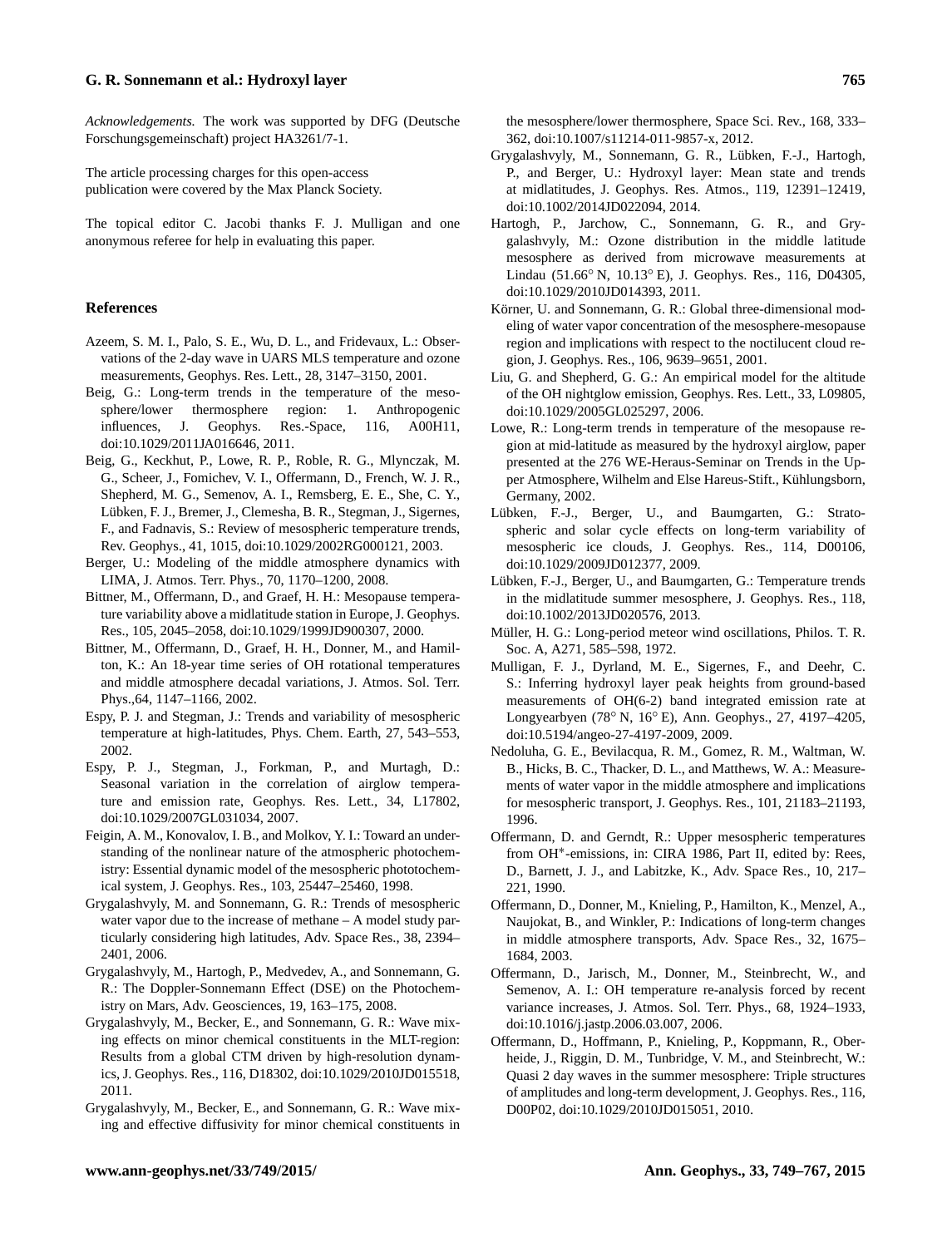- Reisin, E. R. and Scheer, J.: Searching for trends in mesopause region airglow intensities and temperatures at El Leoncito, Phys. Chem. Earth, 27, 563–569, 2002.
- Reisin, E. R. and Scheer, J.: Gravity wave activity in the mesopause region from airglow measurements at El Leoncito, J. Atmos. Sol. Terr. Phys., 66, 655–666, 2004.
- Reisin, E.R. and Scheer, J.: Evidence of change after 2001 in the seasonal behaviour of the mesopause region from airglow data at El Leoncito, Adv. Space Res., 44, 401–412, 2009.
- Sander, S. P., Finlayson-Pitts, B. J., Friedl, R. R., Golden, D. M., Huie, R. E., Keller-Rudek, H., Kolb, C. E., Kurylo, M. J., Molina, M. J., Moortgat, G. K., Orkin, V. L., Ravishankara, A. R., and Wine, P. H.: Chemical Kinetics and Photochemical Data for Use in Atmospheric Studies, Evaluation Number 15, JPL Publication 06-2, Jet Propulsion Laboratory, Pasadena, California, USA, 2006.
- Scheer, J. and Reisin, E. R.: Unusually low airglow intensities in the Southern Hemisphere midlatitude mesopause region, Earth Planets Space, 52, 261–266, 2000.
- Scheer, J. and Reisin, E. R.: Statistical properties of nonlinear wave signatures in OH and  $O_2$  airglow brightness data observed at lower midlatitudes, J. Atmos. Sol. Terr. Phys., 72, 588–594, 2010.
- Scheer, J. and Reisin, E. R.: An unusual airglow year at El Leoncito – evidence of chemical change?, 39th COSPAR Scientific Assembly 2012, Mysore, India, C2.2-0037-12, 2012.
- Scheer, J., Reisin, E. R., and Mandrini, C. H.: Solar activity signatures in mesopause region temperatures and atomic oxygen related airglow brightness at El Leoncito, Argentina, J. Atmos. Sol.-Terr. Phys. 67, 145–154, 2005.
- She, C.-Y. and Lowe, R. P.: Seasonal temperature variations in the mesopause region at mid-latitude: Comparison of lidar and hydroxyl rotational temperatures using WINDII/UARS height profiles, J. Atmos. Sol. Terr. Phys., 60, 1573–1583, 1998.
- Sonnemann, G. R.: The photochemical effects of dynamically induced variations in solar insolation, J. Atmos. Sol. Terr. Phys., 63, 781–797, 2001.
- Sonnemann, G. and Fichtelmann., B.: Enforced oscillations and resonances due to internal non-linear processes of photochemical system in the atmosphere, Acta Geod. Geophys. Hu., 22, 301– 311, 1987.
- Sonnemann, G. and Fichtelmann, B.: Subharmonics, cascades of period doubling, and chaotic behavior of photochemistry of the mesopause region, J. Geophys. Res., 102, 1193–1203, 1997.
- Sonnemann, G. R. and Grygalashvyly, M.: The zonal wind effect on the photochemistry within the mesosphere/mesopause region, Adv. Space Res., 32, 719–724, 2003.
- Sonnemann, G. R. and Grygalashvyly, M.: On the two-day oscillations and the day-to-day variability in global 3-D-modeling of the chemical system of the upper mesosphere/mesopause region, Nonlin. Processes Geophys., 12, 691–705, doi[:10.5194/npg-12-](http://dx.doi.org/10.5194/npg-12-691-2005) [691-2005,](http://dx.doi.org/10.5194/npg-12-691-2005) 2005.
- Sonnemann, G., Ebel, A., Kremp, Ch., and Berger, U.: A threedimensional dynamic model of the photochemistry of the mesosphere, Proceedings International Scientific Colloquium on Impact of Emissions from Aircraft and Spacecraft Upon the Atmosphere, edited by.: Schumann, U. and Wurzel, D., 262–267, 1994.
- Sonnemann, G., Kremp, Ch., Ebel, A., and Berger, U.: A threedimensional dynamic model of minor constituents of the mososphere, Atmos. Environm., 32, 3157–3172, 1998.
- Sonnemann, G. R., Grygalashvyly, M., and Berger, U.: Autocatalytic water vapor production as a source of large mixing ratios within the middle to upper mesosphere, J. Geophys. Res., 110, D15303, doi[:10.1029/2004JD005593,](http://dx.doi.org/10.1029/2004JD005593) 2005.
- Sonnemann, G. R., Grygalashvyly, M., Hartogh, P., and Jarchow, C.: Behavior of mesospheric ozone under nearly polar night conditions, Adv. Space Res., 38, 2402–2407, 2006a.
- Sonnemann, G. R., Grygalashvyly, M., and Berger, U.: Impact of a stratospheric warming event in January 2001 on the minor constituents in the MLT region calculated on the basis of a new 3- D-model LIMA of the dynamics and chemistry of the middle atmosphere, J. Atmos. Sol. Terr. Phys., 68, 2012–2025, 2006b.
- Sonnemann, G. R., Hartogh, P., Jarchow, C., Grygalashvyly, M., and Berger, U.: On the winter anomaly of the night-to-day ratio of ozone in the middle to upper mesosphere in middle to high latitudes, Adv. Space Res., 40, 846–854, 2007.
- Sonnemann, G. R., Hartogh, P., Grygalashvyly, M., Li, S., and Berger, U.: The quasi 5-day signal in the mesospheric water vapor concentration at high latitudes in 2003 – a comparison between observations at ALOMAR and calculations, J. Geophys. Res., 113, D04101, doi[:10.1029/2007JD008875,](http://dx.doi.org/10.1029/2007JD008875) 2008.
- Taylor, M. J., Espy, P. J., Baker, D. J., Sica, R. J., Neal, P. C., and Pendleton Jr., W. R.: Simultaneous intensity, temperature and imaging measurements of short period wave structure in the OH nightglow emission, Planet. Space Sci., 39, 1171–1188, 1991.
- Taylor, M. J., Fritts, D. C., and Isler, J. R.: Determination of horizontal and vertical structure of an unusual pattern of short period gravity waves imaged during ALOHA-93, Geophys. Res. Lett., 22, 2837–2840, 1995a.
- Taylor, M. J., Gu, Y. Y., Tao, X., Gardner, C. S., and Bishop, M. B.: An investigation of intrinsic gravity wave signatures using coordinated lidar and nightglow image measurements, Geophys. Res. Lett., 22, 2853–2856, 1995b.
- Taylor, M. J., Pendleton Jr., W. R., Clark, S., Takahashi, H., Gobbi, D., and Goldberg, R. A.: Image measurements of short-period gravity waves at equatorial latitudes, J. Geophys. Res., 102, 26283–26299, 1997.
- Uppala, S. M., Kallberg, P. W., Simmons, A. J.: The ERA-40 reanalysis, Q. J. Roy. Meteor. Soc., 131, 2961–3012, 2005.
- von Savigny, C.: Variability of OH(3-1) emission altitude from 2003 to 2011: Long-term stability and universality of the emission rate-altitude relationship, J. Atmos. Sol.-Terr. Phys., 127, 120– 128, doi[:10.1016/j.jastp.2015.02.001,](http://dx.doi.org/10.1016/j.jastp.2015.02.001) 2015.
- von Savigny, C. and Lednyts'kyy, O.: On the relationship between atomic oxygen and vertical shifts between OH Meinel bands originating from different vibrational levels, Geophys. Res. Lett., 40, 5821–5825, doi[:10.1002/2013GL058017,](http://dx.doi.org/10.1002/2013GL058017) 2013.
- von Savigny, C., McDade, I. C., Eichmann, K.-U., and Burrows, J. P.: On the dependence of OH<sup>∗</sup> Meinel emission altitude on vibrational level: SCIAMACHY observations and model simulations, Atmos. Chem. Phys., 12, 8813–8828, doi[:10.5194/acp-12-8813-](http://dx.doi.org/10.5194/acp-12-8813-2012) [2012,](http://dx.doi.org/10.5194/acp-12-8813-2012) 2012.
- von Savigny, C., Lednyts'kyy, O., Forbes, J. M., and Zhang, X.: Lunar semidiurnal tide in the terrestrial airglow, Geophys. Res. Lett., 42, 3553–3559, doi[:10.1002/2015GL063567,](http://dx.doi.org/10.1002/2015GL063567) 2015.